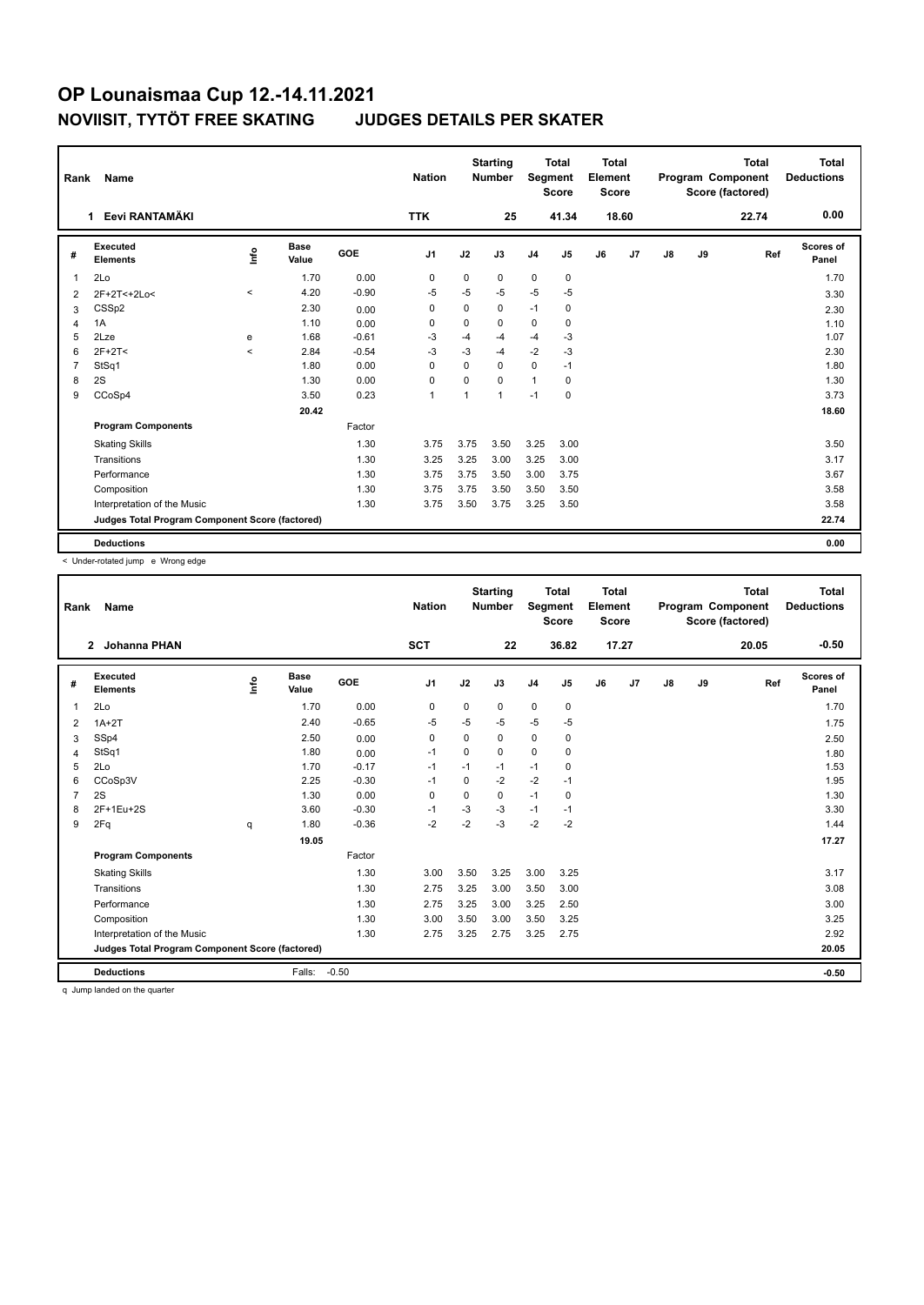| Rank           | Name                                            |                                  |                      |            | <b>Nation</b>  |             | <b>Starting</b><br><b>Number</b> | Segment        | <b>Total</b><br><b>Score</b> | <b>Total</b><br>Element<br><b>Score</b> |       |               |    | <b>Total</b><br>Program Component<br>Score (factored) | <b>Total</b><br><b>Deductions</b> |
|----------------|-------------------------------------------------|----------------------------------|----------------------|------------|----------------|-------------|----------------------------------|----------------|------------------------------|-----------------------------------------|-------|---------------|----|-------------------------------------------------------|-----------------------------------|
|                | Viola AALO<br>$\mathbf{3}$                      |                                  |                      |            | <b>VTL</b>     |             | 12                               |                | 36.36                        |                                         | 16.43 |               |    | 19.93                                                 | 0.00                              |
| #              | <b>Executed</b><br><b>Elements</b>              | $\mathop{\mathsf{Int}}\nolimits$ | <b>Base</b><br>Value | <b>GOE</b> | J <sub>1</sub> | J2          | J3                               | J <sub>4</sub> | J <sub>5</sub>               | J6                                      | J7    | $\mathsf{J}8$ | J9 | Ref                                                   | <b>Scores of</b><br>Panel         |
| $\overline{1}$ | $2Lo+2Lo<$                                      | $\hat{}$                         | 3.06                 | $-0.34$    | $-2$           | $-2$        | $-3$                             | $-2$           | $-2$                         |                                         |       |               |    |                                                       | 2.72                              |
| $\overline{2}$ | $2F+2T<$                                        | $\hat{}$                         | 2.84                 | $-0.72$    | -4             | $-4$        | $-4$                             | $-5$           | $-3$                         |                                         |       |               |    |                                                       | 2.12                              |
| 3              | FSSp1                                           |                                  | 2.00                 | $-0.53$    | -3             | $-3$        | $-2$                             | $-3$           | $-2$                         |                                         |       |               |    |                                                       | 1.47                              |
| $\overline{4}$ | 1A                                              |                                  | 1.10                 | 0.00       | 0              | 0           | $\Omega$                         | $\overline{2}$ | $\mathbf 0$                  |                                         |       |               |    |                                                       | 1.10                              |
| 5              | 2S                                              |                                  | 1.30                 | 0.00       | 0              | $\mathbf 0$ | 0                                | $\mathbf 0$    | 0                            |                                         |       |               |    |                                                       | 1.30                              |
| 6              | 2S                                              |                                  | 1.30                 | 0.00       | $\Omega$       | $\Omega$    | $\Omega$                         | $\Omega$       | 0                            |                                         |       |               |    |                                                       | 1.30                              |
| $\overline{7}$ | StSq1                                           |                                  | 1.80                 | $-0.18$    | -1             | $-1$        | $-1$                             | $-1$           | $-1$                         |                                         |       |               |    |                                                       | 1.62                              |
| 8              | 2F                                              |                                  | 1.80                 | 0.00       | 0              | $\Omega$    | $\Omega$                         | 0              | 0                            |                                         |       |               |    |                                                       | 1.80                              |
| 9              | CCoSp3                                          |                                  | 3.00                 | 0.00       | $\mathbf 0$    | $\Omega$    | $\Omega$                         | $\mathbf 0$    | $\mathbf 0$                  |                                         |       |               |    |                                                       | 3.00                              |
|                |                                                 |                                  | 18.20                |            |                |             |                                  |                |                              |                                         |       |               |    |                                                       | 16.43                             |
|                | <b>Program Components</b>                       |                                  |                      | Factor     |                |             |                                  |                |                              |                                         |       |               |    |                                                       |                                   |
|                | <b>Skating Skills</b>                           |                                  |                      | 1.30       | 3.00           | 3.25        | 3.00                             | 3.00           | 3.00                         |                                         |       |               |    |                                                       | 3.00                              |
|                | Transitions                                     |                                  |                      | 1.30       | 2.75           | 3.00        | 3.25                             | 3.00           | 3.00                         |                                         |       |               |    |                                                       | 3.00                              |
|                | Performance                                     |                                  |                      | 1.30       | 3.00           | 3.25        | 2.50                             | 3.00           | 3.25                         |                                         |       |               |    |                                                       | 3.08                              |
|                | Composition                                     |                                  |                      | 1.30       | 3.25           | 3.50        | 3.00                             | 3.25           | 3.25                         |                                         |       |               |    |                                                       | 3.25                              |
|                | Interpretation of the Music                     |                                  |                      | 1.30       | 3.00           | 3.00        | 3.00                             | 3.25           | 3.00                         |                                         |       |               |    |                                                       | 3.00                              |
|                | Judges Total Program Component Score (factored) |                                  |                      |            |                |             |                                  |                |                              |                                         |       |               |    |                                                       | 19.93                             |
|                | <b>Deductions</b>                               |                                  |                      |            |                |             |                                  |                |                              |                                         |       |               |    |                                                       | 0.00                              |

< Under-rotated jump

| Rank           | Name                                            |      |                      |         | <b>Nation</b> |          | <b>Starting</b><br><b>Number</b> | Segment        | <b>Total</b><br><b>Score</b> | Total<br>Element<br><b>Score</b> |       |    |    | <b>Total</b><br>Program Component<br>Score (factored) | Total<br><b>Deductions</b> |
|----------------|-------------------------------------------------|------|----------------------|---------|---------------|----------|----------------------------------|----------------|------------------------------|----------------------------------|-------|----|----|-------------------------------------------------------|----------------------------|
|                | 4 Alisa GOUATARBÈS                              |      |                      |         | <b>TTK</b>    |          | 31                               |                | 36.25                        |                                  | 16.09 |    |    | 20.66                                                 | $-0.50$                    |
| #              | Executed<br><b>Elements</b>                     | ١nfo | <b>Base</b><br>Value | GOE     | J1            | J2       | J3                               | J <sub>4</sub> | J5                           | J6                               | J7    | J8 | J9 | Ref                                                   | Scores of<br>Panel         |
| 1              | 1F                                              |      | 0.50                 | $-0.05$ | $-1$          | $-1$     | $-1$                             | $-1$           | $-2$                         |                                  |       |    |    |                                                       | 0.45                       |
| 2              | CSSp1V                                          |      | 1.43                 | $-0.14$ | $-2$          | $-1$     | $-1$                             | $-1$           | $-1$                         |                                  |       |    |    |                                                       | 1.29                       |
| 3              | 2Lz                                             |      | 2.10                 | 0.14    | 0             | 1        | 1                                | 0              | 1                            |                                  |       |    |    |                                                       | 2.24                       |
| 4              | 1A+1Eu+2S                                       |      | 2.90                 | $-0.17$ | $-2$          | $-1$     | $-1$                             | $-2$           | $-1$                         |                                  |       |    |    |                                                       | 2.73                       |
| 5              | StSq1                                           |      | 1.80                 | 0.00    | $\Omega$      | $\Omega$ | $-1$                             | 0              | 0                            |                                  |       |    |    |                                                       | 1.80                       |
| 6              | $2F+1T$                                         |      | 2.20                 | $-0.12$ | $-1$          | $-1$     | $-1$                             | 0              | 0                            |                                  |       |    |    |                                                       | 2.08                       |
| $\overline{7}$ | 2S                                              |      | 1.30                 | 0.00    | 0             | 0        | 0                                | $\mathbf 0$    | 0                            |                                  |       |    |    |                                                       | 1.30                       |
| 8              | 2Lo                                             |      | 1.70                 | 0.00    | 0             | $\Omega$ | 0                                | 0              | 0                            |                                  |       |    |    |                                                       | 1.70                       |
| 9              | CCoSp2                                          |      | 2.50                 | 0.00    | $\mathbf 0$   | $\Omega$ | 0                                | $-1$           | 0                            |                                  |       |    |    |                                                       | 2.50                       |
|                |                                                 |      | 16.43                |         |               |          |                                  |                |                              |                                  |       |    |    |                                                       | 16.09                      |
|                | <b>Program Components</b>                       |      |                      | Factor  |               |          |                                  |                |                              |                                  |       |    |    |                                                       |                            |
|                | <b>Skating Skills</b>                           |      |                      | 1.30    | 3.50          | 3.75     | 3.25                             | 3.00           | 3.25                         |                                  |       |    |    |                                                       | 3.33                       |
|                | Transitions                                     |      |                      | 1.30    | 3.00          | 3.50     | 3.25                             | 2.75           | 3.00                         |                                  |       |    |    |                                                       | 3.08                       |
|                | Performance                                     |      |                      | 1.30    | 3.25          | 3.50     | 2.75                             | 3.00           | 3.00                         |                                  |       |    |    |                                                       | 3.08                       |
|                | Composition                                     |      |                      | 1.30    | 3.50          | 3.75     | 2.75                             | 3.25           | 3.25                         |                                  |       |    |    |                                                       | 3.33                       |
|                | Interpretation of the Music                     |      |                      | 1.30    | 3.25          | 3.50     | 2.50                             | 3.00           | 3.00                         |                                  |       |    |    |                                                       | 3.08                       |
|                | Judges Total Program Component Score (factored) |      |                      |         |               |          |                                  |                |                              |                                  |       |    |    |                                                       | 20.66                      |
|                | <b>Deductions</b>                               |      | No/wrong spiral:     | $-0.50$ |               |          |                                  |                |                              |                                  |       |    |    |                                                       | $-0.50$                    |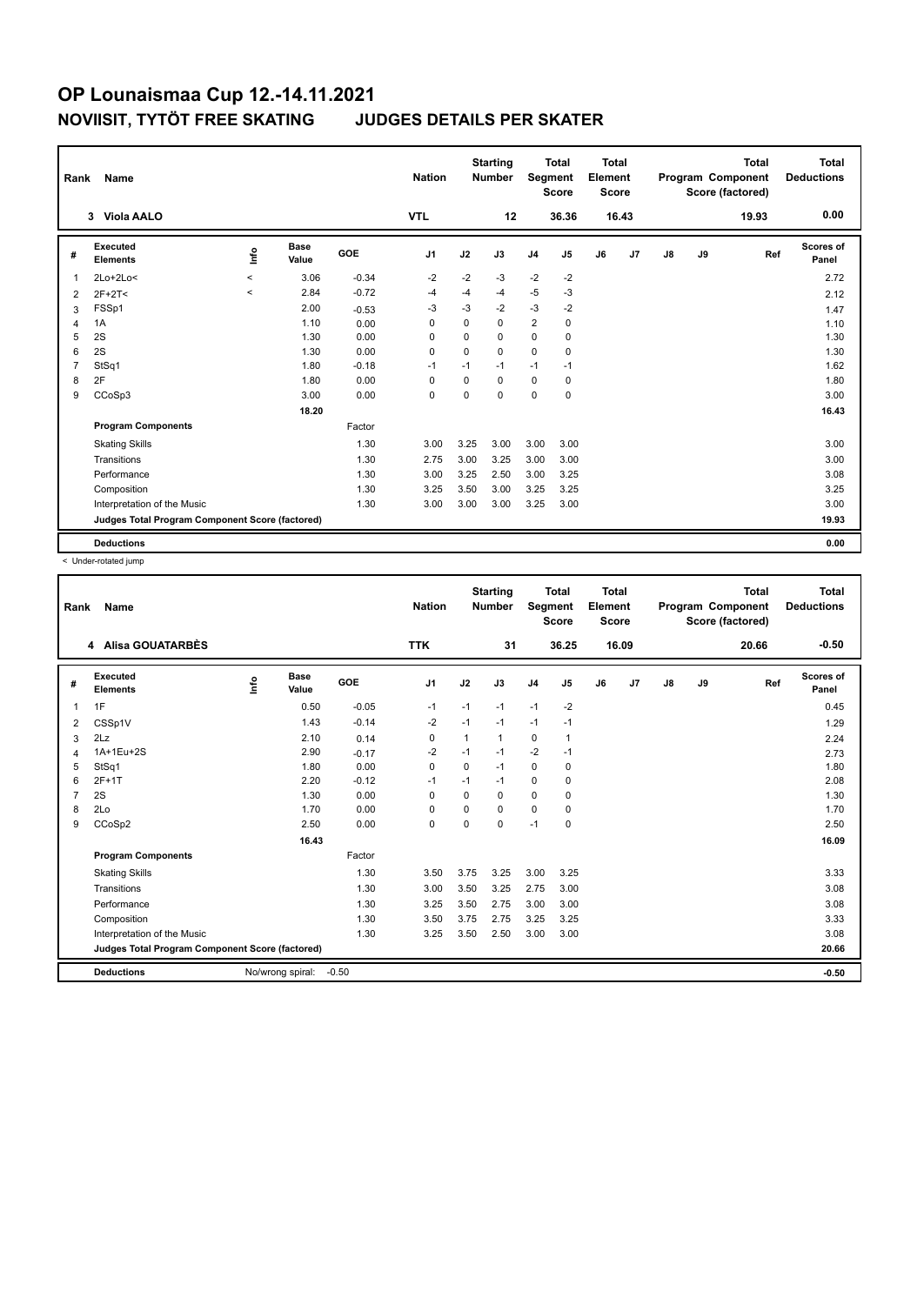| Rank           | Name                                            |      |                      |            | <b>Nation</b>  |              | <b>Starting</b><br><b>Number</b> | Segment        | <b>Total</b><br><b>Score</b> | <b>Total</b><br>Element<br><b>Score</b> |       |    |    | <b>Total</b><br>Program Component<br>Score (factored) | <b>Total</b><br><b>Deductions</b> |
|----------------|-------------------------------------------------|------|----------------------|------------|----------------|--------------|----------------------------------|----------------|------------------------------|-----------------------------------------|-------|----|----|-------------------------------------------------------|-----------------------------------|
|                | <b>Tessa MIKKONEN</b><br>5                      |      |                      |            | <b>VTL</b>     |              | $\overline{2}$                   |                | 35.94                        |                                         | 16.00 |    |    | 19.94                                                 | 0.00                              |
| #              | Executed<br><b>Elements</b>                     | ١nf٥ | <b>Base</b><br>Value | <b>GOE</b> | J <sub>1</sub> | J2           | J3                               | J <sub>4</sub> | J5                           | J6                                      | J7    | J8 | J9 | Ref                                                   | <b>Scores of</b><br>Panel         |
| $\mathbf{1}$   | 1A                                              |      | 1.10                 | 0.00       | 0              | $\mathbf 0$  | 0                                | $\mathbf 0$    | $\mathbf 0$                  |                                         |       |    |    |                                                       | 1.10                              |
| 2              | 2S+2T<<+1Loq                                    | <<   | 2.20                 | $-0.65$    | $-5$           | $-5$         | $-5$                             | $-5$           | $-5$                         |                                         |       |    |    |                                                       | 1.55                              |
| 3              | $2Fq+2T<<$                                      | <<   | 2.20                 | $-0.90$    | $-5$           | $-5$         | $-5$                             | $-5$           | -5                           |                                         |       |    |    |                                                       | 1.30                              |
| 4              | CCoSp4                                          |      | 3.50                 | 0.12       | $-1$           | $\mathbf{1}$ | $\mathbf{1}$                     | $\mathbf 0$    | 0                            |                                         |       |    |    |                                                       | 3.62                              |
| 5              | 2S                                              |      | 1.30                 | $-0.04$    | 0              | $-1$         | $-1$                             | $\mathbf 0$    | $\mathbf 0$                  |                                         |       |    |    |                                                       | 1.26                              |
| 6              | 2Lo                                             |      | 1.70                 | $-0.11$    | $-1$           | $-1$         | $-1$                             | $\mathbf 0$    | 0                            |                                         |       |    |    |                                                       | 1.59                              |
| $\overline{7}$ | 2F                                              |      | 1.80                 | $-0.12$    | $-1$           | $-2$         | $-1$                             | 0              | 0                            |                                         |       |    |    |                                                       | 1.68                              |
| 8              | StSqB                                           |      | 1.50                 | $-0.10$    | $-1$           | 0            | $-1$                             | $-1$           | 0                            |                                         |       |    |    |                                                       | 1.40                              |
| 9              | SSp4                                            |      | 2.50                 | 0.00       | 0              | $\Omega$     | 0                                | $-1$           | 0                            |                                         |       |    |    |                                                       | 2.50                              |
|                |                                                 |      | 17.80                |            |                |              |                                  |                |                              |                                         |       |    |    |                                                       | 16.00                             |
|                | <b>Program Components</b>                       |      |                      | Factor     |                |              |                                  |                |                              |                                         |       |    |    |                                                       |                                   |
|                | <b>Skating Skills</b>                           |      |                      | 1.30       | 2.75           | 3.00         | 2.75                             | 3.00           | 2.75                         |                                         |       |    |    |                                                       | 2.83                              |
|                | Transitions                                     |      |                      | 1.30       | 2.75           | 3.00         | 3.00                             | 3.25           | 3.00                         |                                         |       |    |    |                                                       | 3.00                              |
|                | Performance                                     |      |                      | 1.30       | 2.75           | 3.25         | 3.50                             | 3.25           | 3.00                         |                                         |       |    |    |                                                       | 3.17                              |
|                | Composition                                     |      |                      | 1.30       | 3.00           | 3.25         | 3.00                             | 3.25           | 3.25                         |                                         |       |    |    |                                                       | 3.17                              |
|                | Interpretation of the Music                     |      |                      | 1.30       | 3.00           | 3.00         | 3.25                             | 3.50           | 3.25                         |                                         |       |    |    |                                                       | 3.17                              |
|                | Judges Total Program Component Score (factored) |      |                      |            |                |              |                                  |                |                              |                                         |       |    |    |                                                       | 19.94                             |
|                | <b>Deductions</b>                               |      |                      |            |                |              |                                  |                |                              |                                         |       |    |    |                                                       | 0.00                              |

<< Downgraded jump q Jump landed on the quarter

| Rank           | Name                                            |         |                      |         | <b>Nation</b>  |          | <b>Starting</b><br><b>Number</b> | Segment        | <b>Total</b><br><b>Score</b> | <b>Total</b><br>Element<br><b>Score</b> |                |               |    | <b>Total</b><br>Program Component<br>Score (factored) | Total<br><b>Deductions</b> |
|----------------|-------------------------------------------------|---------|----------------------|---------|----------------|----------|----------------------------------|----------------|------------------------------|-----------------------------------------|----------------|---------------|----|-------------------------------------------------------|----------------------------|
|                | <b>Maisa MANNINEN</b><br>6                      |         |                      |         | <b>EVT</b>     |          | 4                                |                | 35.91                        |                                         | 16.47          |               |    | 19.94                                                 | $-0.50$                    |
| #              | Executed<br><b>Elements</b>                     | ١nfo    | <b>Base</b><br>Value | GOE     | J <sub>1</sub> | J2       | J3                               | J <sub>4</sub> | J <sub>5</sub>               | J6                                      | J <sub>7</sub> | $\mathsf{J}8$ | J9 | Ref                                                   | Scores of<br>Panel         |
| 1              | 2Log+1Eu+2S                                     | q       | 3.50                 | $-0.62$ | $-4$           | $-5$     | -4                               | $-3$           | $-3$                         |                                         |                |               |    |                                                       | 2.88                       |
| 2              | $2Lz$ !<                                        | $\prec$ | 1.68                 | $-0.67$ | -4             | $-4$     | $-3$                             | $-4$           | $-4$                         |                                         |                |               |    |                                                       | 1.01                       |
| 3              | $2F<+2T<$                                       | $\prec$ | 2.48                 | $-0.72$ | $-5$           | $-5$     | $-5$                             | $-5$           | $-5$                         |                                         |                |               |    |                                                       | 1.76                       |
| 4              | FSSp3                                           |         | 2.60                 | 0.00    | 0              | $\Omega$ | $\mathbf 0$                      | $\mathbf 0$    | 0                            |                                         |                |               |    |                                                       | 2.60                       |
| 5              | StSq2                                           |         | 2.60                 | 0.00    | 0              | 0        | 0                                | $-1$           | 0                            |                                         |                |               |    |                                                       | 2.60                       |
| 6              | 2T                                              |         | 1.30                 | $-0.65$ | $-5$           | $-5$     | $-5$                             | $-5$           | $-5$                         |                                         |                |               |    |                                                       | 0.65                       |
| $\overline{7}$ | 2Lzeq                                           | q       | 1.68                 | $-0.84$ | $-5$           | $-5$     | $-5$                             | $-5$           | $-5$                         |                                         |                |               |    |                                                       | 0.84                       |
| 8              | CCoSp4                                          |         | 3.50                 | $-0.47$ | $-2$           | $-1$     | $-2$                             | $-1$           | 0                            |                                         |                |               |    |                                                       | 3.03                       |
| 9              | 1A                                              |         | 1.10                 | 0.00    | $\Omega$       | $\Omega$ | $-1$                             | $\mathbf{1}$   | $\Omega$                     |                                         |                |               |    |                                                       | 1.10                       |
|                |                                                 |         | 20.44                |         |                |          |                                  |                |                              |                                         |                |               |    |                                                       | 16.47                      |
|                | <b>Program Components</b>                       |         |                      | Factor  |                |          |                                  |                |                              |                                         |                |               |    |                                                       |                            |
|                | <b>Skating Skills</b>                           |         |                      | 1.30    | 3.50           | 3.50     | 3.25                             | 3.25           | 3.00                         |                                         |                |               |    |                                                       | 3.33                       |
|                | Transitions                                     |         |                      | 1.30    | 3.25           | 3.25     | 3.00                             | 3.25           | 3.25                         |                                         |                |               |    |                                                       | 3.25                       |
|                | Performance                                     |         |                      | 1.30    | 3.00           | 2.75     | 2.75                             | 2.50           | 2.75                         |                                         |                |               |    |                                                       | 2.75                       |
|                | Composition                                     |         |                      | 1.30    | 3.25           | 3.75     | 3.00                             | 3.00           | 3.00                         |                                         |                |               |    |                                                       | 3.08                       |
|                | Interpretation of the Music                     |         |                      | 1.30    | 3.00           | 3.50     | 3.00                             | 2.75           | 2.50                         |                                         |                |               |    |                                                       | 2.92                       |
|                | Judges Total Program Component Score (factored) |         |                      |         |                |          |                                  |                |                              |                                         |                |               |    |                                                       | 19.94                      |
|                | <b>Deductions</b>                               |         | Falls:               | $-0.50$ |                |          |                                  |                |                              |                                         |                |               |    |                                                       | $-0.50$                    |

< Under-rotated jump e Wrong edge ! Not clear edge q Jump landed on the quarter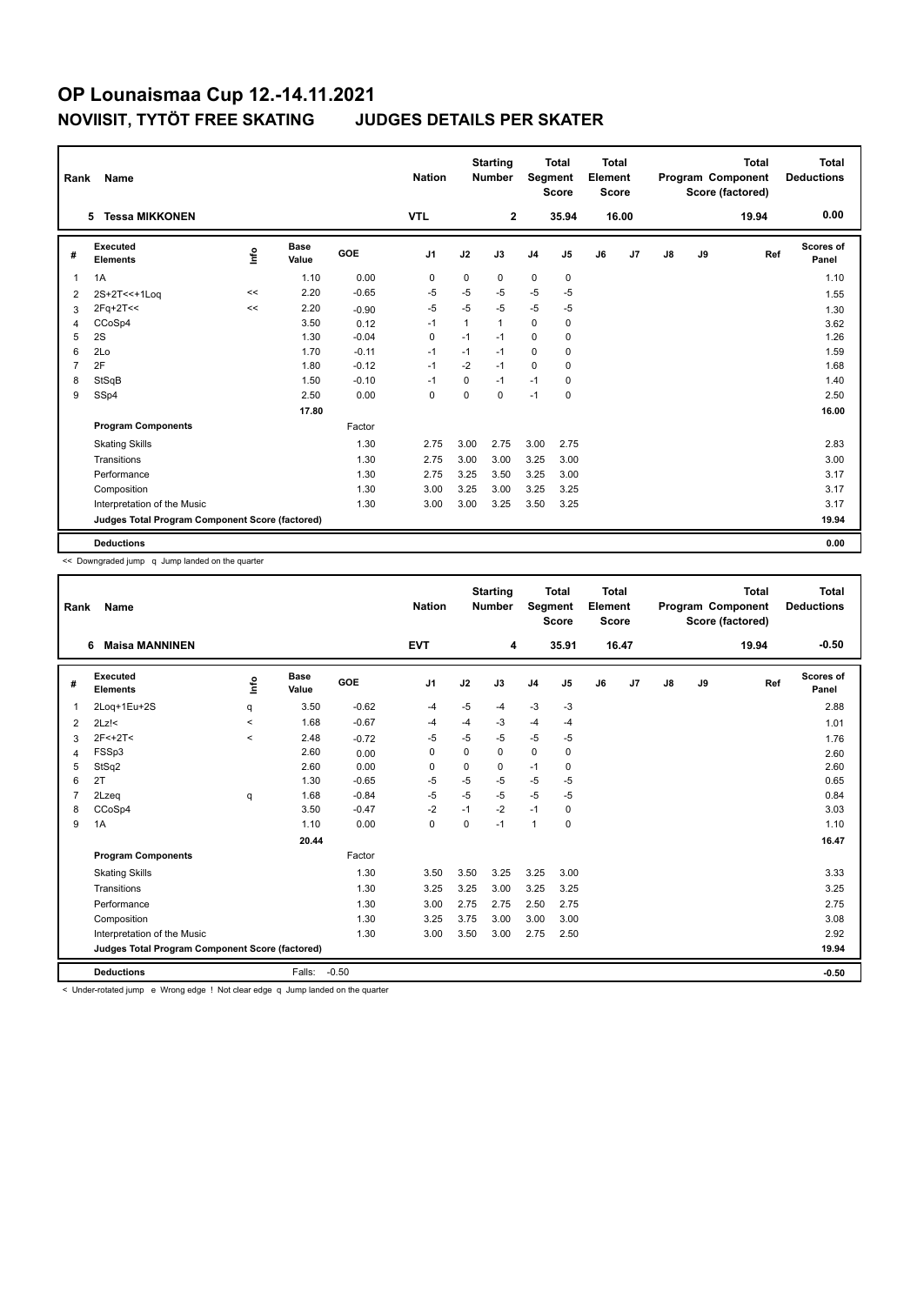| Rank           | Name                                            |          |                      |            | <b>Nation</b>  |             | <b>Starting</b><br><b>Number</b> | Segment        | <b>Total</b><br><b>Score</b> | <b>Total</b><br>Element<br><b>Score</b> |                |               |    | <b>Total</b><br>Program Component<br>Score (factored) | Total<br><b>Deductions</b> |
|----------------|-------------------------------------------------|----------|----------------------|------------|----------------|-------------|----------------------------------|----------------|------------------------------|-----------------------------------------|----------------|---------------|----|-------------------------------------------------------|----------------------------|
|                | <b>Alissa MERTA</b><br>$\overline{7}$           |          |                      |            | <b>HTK</b>     |             | 16                               |                | 35.59                        |                                         | 14.74          |               |    | 21.35                                                 | $-0.50$                    |
| #              | Executed<br><b>Elements</b>                     | lnfo     | <b>Base</b><br>Value | <b>GOE</b> | J <sub>1</sub> | J2          | J3                               | J <sub>4</sub> | J5                           | J6                                      | J <sub>7</sub> | $\mathsf{J}8$ | J9 | Ref                                                   | Scores of<br>Panel         |
| $\overline{1}$ | 1A                                              |          | 1.10                 | 0.00       | 0              | 0           | 0                                | $\mathbf 0$    | 0                            |                                         |                |               |    |                                                       | 1.10                       |
| 2              | $2F+2Lo<$                                       | $\prec$  | 3.16                 | $-0.54$    | $-3$           | $-3$        | $-3$                             | $-2$           | $-3$                         |                                         |                |               |    |                                                       | 2.62                       |
| 3              | 2Lz                                             |          | 2.10                 | $-0.07$    | 0              | $-1$        | 0                                | $-1$           | 0                            |                                         |                |               |    |                                                       | 2.03                       |
| 4              | SSp2                                            |          | 1.60                 | 0.00       | $\mathbf 0$    | $\mathbf 0$ | 0                                | $\mathbf{1}$   | $\mathbf 0$                  |                                         |                |               |    |                                                       | 1.60                       |
| 5              | 2S                                              |          | 1.30                 | $-0.65$    | -5             | -5          | -5                               | -5             | -5                           |                                         |                |               |    |                                                       | 0.65                       |
| 6              | 2Fq+1Eu+2S<                                     | $\hat{}$ | 3.34                 | $-0.78$    | $-5$           | $-5$        | $-4$                             | $-3$           | $-4$                         |                                         |                |               |    |                                                       | 2.56                       |
| $\overline{7}$ | StSq1                                           |          | 1.80                 | $-0.24$    | $-1$           | $-3$        | $-2$                             | $-1$           | $-1$                         |                                         |                |               |    |                                                       | 1.56                       |
| 8              | 2Lo<                                            | $\prec$  | 1.36                 | $-0.41$    | -3             | $-3$        | $-3$                             | $-3$           | -3                           |                                         |                |               |    |                                                       | 0.95                       |
| 9              | CCoSp1                                          |          | 2.00                 | $-0.33$    | $-2$           | $-2$        | $-2$                             | $-1$           | $-1$                         |                                         |                |               |    |                                                       | 1.67                       |
|                |                                                 |          | 17.76                |            |                |             |                                  |                |                              |                                         |                |               |    |                                                       | 14.74                      |
|                | <b>Program Components</b>                       |          |                      | Factor     |                |             |                                  |                |                              |                                         |                |               |    |                                                       |                            |
|                | <b>Skating Skills</b>                           |          |                      | 1.30       | 3.25           | 3.25        | 3.00                             | 3.00           | 2.75                         |                                         |                |               |    |                                                       | 3.08                       |
|                | Transitions                                     |          |                      | 1.30       | 3.00           | 3.25        | 3.25                             | 3.25           | 3.00                         |                                         |                |               |    |                                                       | 3.17                       |
|                | Performance                                     |          |                      | 1.30       | 3.25           | 3.00        | 3.50                             | 3.00           | 3.50                         |                                         |                |               |    |                                                       | 3.25                       |
|                | Composition                                     |          |                      | 1.30       | 3.50           | 3.50        | 3.25                             | 3.50           | 3.75                         |                                         |                |               |    |                                                       | 3.50                       |
|                | Interpretation of the Music                     |          |                      | 1.30       | 3.50           | 3.25        | 3.50                             | 3.25           | 3.50                         |                                         |                |               |    |                                                       | 3.42                       |
|                | Judges Total Program Component Score (factored) |          |                      |            |                |             |                                  |                |                              |                                         |                |               |    |                                                       | 21.35                      |
|                | <b>Deductions</b>                               |          | Falls:               | $-0.50$    |                |             |                                  |                |                              |                                         |                |               |    |                                                       | $-0.50$                    |

| Rank           | <b>Name</b>                                     |                                  |                      |            | <b>Nation</b>  |             | <b>Starting</b><br><b>Number</b> | Segment        | <b>Total</b><br><b>Score</b> | Total<br>Element<br><b>Score</b> |       |               |    | <b>Total</b><br>Program Component<br>Score (factored) | Total<br><b>Deductions</b> |
|----------------|-------------------------------------------------|----------------------------------|----------------------|------------|----------------|-------------|----------------------------------|----------------|------------------------------|----------------------------------|-------|---------------|----|-------------------------------------------------------|----------------------------|
|                | <b>Taika SVALA</b><br>8                         |                                  |                      |            | TL.            |             | 32                               |                | 35.10                        |                                  | 17.22 |               |    | 17.88                                                 | 0.00                       |
| #              | Executed<br><b>Elements</b>                     | $\mathop{\mathsf{Int}}\nolimits$ | <b>Base</b><br>Value | <b>GOE</b> | J <sub>1</sub> | J2          | J3                               | J <sub>4</sub> | J5                           | J6                               | J7    | $\mathsf{J}8$ | J9 | Ref                                                   | Scores of<br>Panel         |
| $\overline{1}$ | 2F                                              |                                  | 1.80                 | 0.00       | 0              | $\mathbf 0$ | 0                                | $\mathbf{1}$   | 0                            |                                  |       |               |    |                                                       | 1.80                       |
| $\overline{2}$ | 2Lz                                             |                                  | 2.10                 | $-0.21$    | $-1$           | $-1$        | $-1$                             | $-2$           | $-1$                         |                                  |       |               |    |                                                       | 1.89                       |
| 3              | 2S                                              |                                  | 1.30                 | $-0.65$    | $-5$           | $-5$        | $-5$                             | $-4$           | $-5$                         |                                  |       |               |    |                                                       | 0.65                       |
| 4              | 1A+2T+2Lo                                       |                                  | 4.10                 | $-0.17$    | $-2$           | $-1$        | $-1$                             | $-1$           | 0                            |                                  |       |               |    |                                                       | 3.93                       |
| 5              | SSp3                                            |                                  | 2.10                 | $-0.28$    | $-2$           | $-1$        | $-2$                             | $-1$           | 0                            |                                  |       |               |    |                                                       | 1.82                       |
| 6              | StSqB                                           |                                  | 1.50                 | $-0.35$    | $-2$           | $-3$        | $-1$                             | $-3$           | $-2$                         |                                  |       |               |    |                                                       | 1.15                       |
| 7              | $2S+2T$                                         |                                  | 2.60                 | $-0.09$    | $-1$           | 0           | $-1$                             | $-1$           | 0                            |                                  |       |               |    |                                                       | 2.51                       |
| 8              | CCoSp2                                          |                                  | 2.50                 | $-0.67$    | $-2$           | $-3$        | $-3$                             | $-4$           | $-2$                         |                                  |       |               |    |                                                       | 1.83                       |
| 9              | 2Lo                                             |                                  | 1.70                 | $-0.06$    | $-1$           | $\Omega$    | $\Omega$                         | $-1$           | $\mathbf 0$                  |                                  |       |               |    |                                                       | 1.64                       |
|                |                                                 |                                  | 19.70                |            |                |             |                                  |                |                              |                                  |       |               |    |                                                       | 17.22                      |
|                | <b>Program Components</b>                       |                                  |                      | Factor     |                |             |                                  |                |                              |                                  |       |               |    |                                                       |                            |
|                | <b>Skating Skills</b>                           |                                  |                      | 1.30       | 2.75           | 3.00        | 3.25                             | 2.25           | 3.00                         |                                  |       |               |    |                                                       | 2.92                       |
|                | Transitions                                     |                                  |                      | 1.30       | 2.50           | 2.75        | 3.00                             | 2.50           | 3.00                         |                                  |       |               |    |                                                       | 2.75                       |
|                | Performance                                     |                                  |                      | 1.30       | 2.50           | 2.75        | 3.00                             | 2.25           | 2.75                         |                                  |       |               |    |                                                       | 2.67                       |
|                | Composition                                     |                                  |                      | 1.30       | 2.75           | 3.00        | 2.75                             | 2.75           | 3.00                         |                                  |       |               |    |                                                       | 2.83                       |
|                | Interpretation of the Music                     |                                  |                      | 1.30       | 2.50           | 2.50        | 3.00                             | 2.50           | 2.75                         |                                  |       |               |    |                                                       | 2.58                       |
|                | Judges Total Program Component Score (factored) |                                  |                      |            |                |             |                                  |                |                              |                                  |       |               |    |                                                       | 17.88                      |
|                | <b>Deductions</b>                               |                                  |                      |            |                |             |                                  |                |                              |                                  |       |               |    |                                                       | 0.00                       |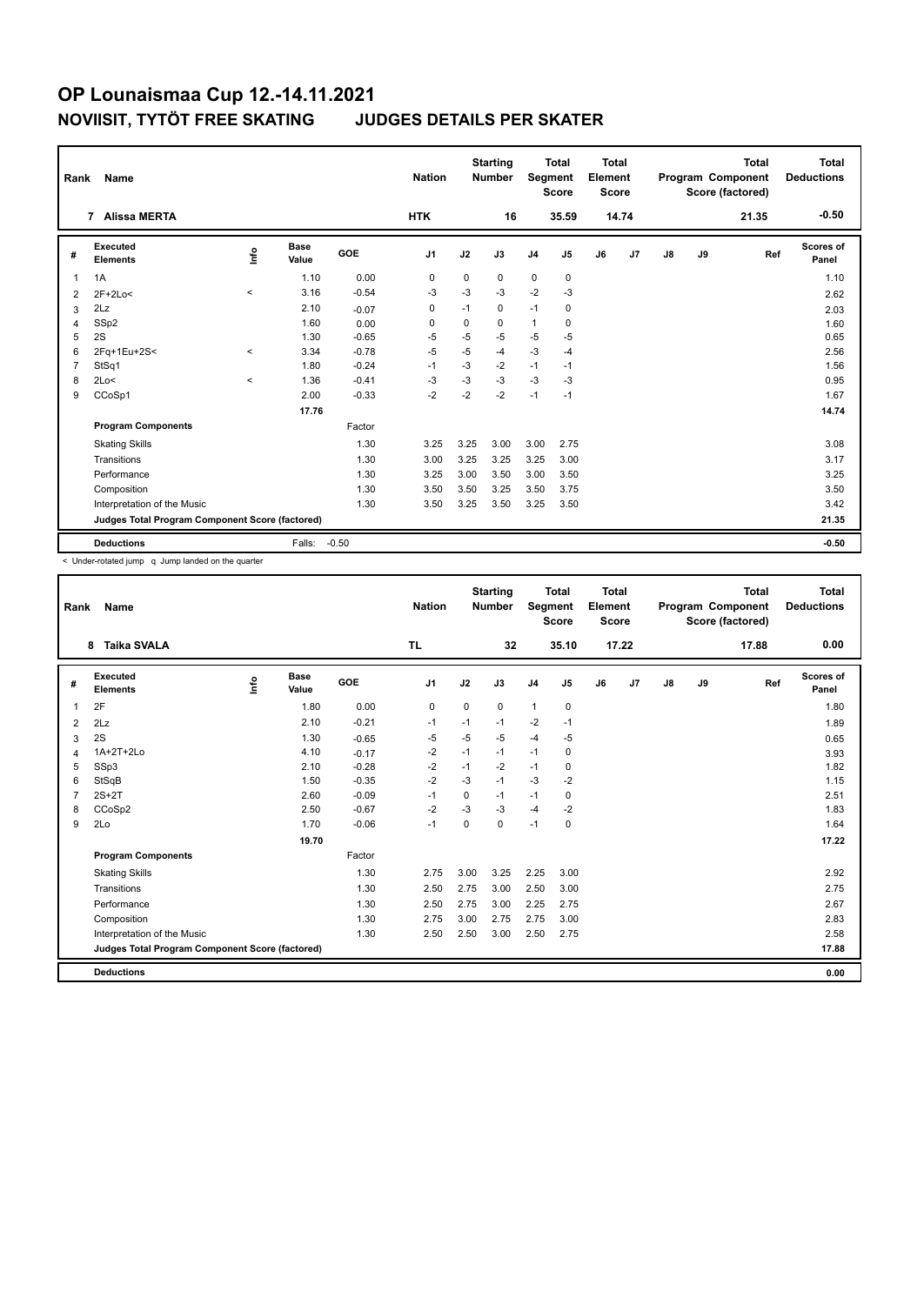| Rank | Name                                            |          |                      |            | <b>Nation</b>  |      | <b>Starting</b><br><b>Number</b> | Segment      | <b>Total</b><br><b>Score</b> | <b>Total</b><br>Element<br>Score |       |               |    | <b>Total</b><br>Program Component<br>Score (factored) | <b>Total</b><br><b>Deductions</b> |
|------|-------------------------------------------------|----------|----------------------|------------|----------------|------|----------------------------------|--------------|------------------------------|----------------------------------|-------|---------------|----|-------------------------------------------------------|-----------------------------------|
|      | 9<br>Sylvia VIRTANEN                            |          |                      |            | <b>RAUTL</b>   |      | 18                               |              | 34.88                        |                                  | 14.57 |               |    | 20.81                                                 | $-0.50$                           |
| #    | Executed<br><b>Elements</b>                     | ١nf٥     | <b>Base</b><br>Value | <b>GOE</b> | J <sub>1</sub> | J2   | J3                               | J4           | J5                           | J6                               | J7    | $\mathsf{J}8$ | J9 | Ref                                                   | Scores of<br>Panel                |
| 1    | 1A                                              |          | 1.10                 | 0.11       | 1              | 1    | $\mathbf{1}$                     | $\mathbf{1}$ | 0                            |                                  |       |               |    |                                                       | 1.21                              |
| 2    | 2Lz+1Eu+2S<                                     | $\,<$    | 3.64                 | $-0.56$    | -3             | $-3$ | $-2$                             | $-1$         | $-3$                         |                                  |       |               |    |                                                       | 3.08                              |
| 3    | 2F<                                             | $\,<$    | 1.44                 | $-0.72$    | -5             | $-5$ | $-5$                             | $-3$         | $-5$                         |                                  |       |               |    |                                                       | 0.72                              |
| 4    | CCoSp4                                          |          | 3.50                 | 0.00       | 0              | 0    | $\mathbf{1}$                     | $\mathbf 0$  | 0                            |                                  |       |               |    |                                                       | 3.50                              |
| 5    | 2Lo<                                            | $\hat{}$ | 1.36                 | $-0.36$    | $-3$           | $-2$ | $-3$                             | $-1$         | -4                           |                                  |       |               |    |                                                       | 1.00                              |
| 6    | 2F<                                             | $\,<$    | 1.44                 | $-0.72$    | $-5$           | $-5$ | $-5$                             | $-5$         | $-5$                         |                                  |       |               |    |                                                       | 0.72                              |
| 7    | StSq1                                           |          | 1.80                 | $-0.06$    | $\Omega$       | 0    | $-1$                             | $-1$         | 0                            |                                  |       |               |    |                                                       | 1.74                              |
| 8    | 1Lz                                             |          | 0.60                 | $-0.22$    | $-5$           | $-3$ | $-3$                             | $-2$         | -5                           |                                  |       |               |    |                                                       | 0.38                              |
| 9    | FSSp2                                           |          | 2.30                 | $-0.08$    | $\mathbf 0$    | 0    | $-1$                             | $-2$         | 0                            |                                  |       |               |    |                                                       | 2.22                              |
|      |                                                 |          | 17.18                |            |                |      |                                  |              |                              |                                  |       |               |    |                                                       | 14.57                             |
|      | <b>Program Components</b>                       |          |                      | Factor     |                |      |                                  |              |                              |                                  |       |               |    |                                                       |                                   |
|      | <b>Skating Skills</b>                           |          |                      | 1.30       | 3.50           | 3.50 | 3.00                             | 3.00         | 3.00                         |                                  |       |               |    |                                                       | 3.17                              |
|      | Transitions                                     |          |                      | 1.30       | 3.25           | 3.25 | 3.25                             | 3.00         | 3.00                         |                                  |       |               |    |                                                       | 3.17                              |
|      | Performance                                     |          |                      | 1.30       | 3.25           | 3.25 | 2.50                             | 2.75         | 3.25                         |                                  |       |               |    |                                                       | 3.08                              |
|      | Composition                                     |          |                      | 1.30       | 3.50           | 3.75 | 3.25                             | 3.25         | 3.50                         |                                  |       |               |    |                                                       | 3.42                              |
|      | Interpretation of the Music                     |          |                      | 1.30       | 3.25           | 3.50 | 3.00                             | 3.00         | 3.25                         |                                  |       |               |    |                                                       | 3.17                              |
|      | Judges Total Program Component Score (factored) |          |                      |            |                |      |                                  |              |                              |                                  |       |               |    |                                                       | 20.81                             |
|      | <b>Deductions</b>                               |          | No/wrong spiral:     | $-0.50$    |                |      |                                  |              |                              |                                  |       |               |    |                                                       | $-0.50$                           |

< Under-rotated jump

| Rank           | Name                                            |         |               |            | <b>Nation</b>  |                | <b>Starting</b><br><b>Number</b> | Segment        | <b>Total</b><br><b>Score</b> | Total<br>Element<br>Score |                |               |    | <b>Total</b><br>Program Component<br>Score (factored) | <b>Total</b><br><b>Deductions</b> |
|----------------|-------------------------------------------------|---------|---------------|------------|----------------|----------------|----------------------------------|----------------|------------------------------|---------------------------|----------------|---------------|----|-------------------------------------------------------|-----------------------------------|
| 10             | <b>Nana AALTONEN</b>                            |         |               |            | <b>VG-62</b>   |                | 28                               |                | 34.83                        |                           | 15.87          |               |    | 18.96                                                 | 0.00                              |
| #              | Executed<br><b>Elements</b>                     | Info    | Base<br>Value | <b>GOE</b> | J <sub>1</sub> | J2             | J3                               | J <sub>4</sub> | J <sub>5</sub>               | J6                        | J <sub>7</sub> | $\mathsf{J}8$ | J9 | Ref                                                   | Scores of<br>Panel                |
| $\mathbf{1}$   | 2F!q                                            |         | 1.80          | $-0.54$    | -3             | $-3$           | $-3$                             | $-3$           | $-3$                         |                           |                |               |    |                                                       | 1.26                              |
| 2              | $2S<+2Lo<$                                      | $\prec$ | 2.40          | $-0.68$    | $-5$           | $-5$           | $-5$                             | $-5$           | $-5$                         |                           |                |               |    |                                                       | 1.72                              |
| 3              | CSSp2                                           |         | 2.30          | 0.23       | 1              | $\overline{2}$ | $\mathbf{1}$                     | 0              | $\mathbf{1}$                 |                           |                |               |    |                                                       | 2.53                              |
| $\overline{4}$ | 1A+1Eu+2S<                                      | $\prec$ | 2.64          | $-0.29$    | $-3$           | $-3$           | $-3$                             | $-1$           | $-2$                         |                           |                |               |    |                                                       | 2.35                              |
| 5              | 2Lo<                                            | $\,<$   | 1.36          | $-0.27$    | $-2$           | $-2$           | $-2$                             | $-2$           | $-2$                         |                           |                |               |    |                                                       | 1.09                              |
| 6              | 2F!q                                            |         | 1.80          | $-0.54$    | $-3$           | $-3$           | $-3$                             | $-4$           | $-3$                         |                           |                |               |    |                                                       | 1.26                              |
| $\overline{7}$ | StSq1                                           |         | 1.80          | $-0.24$    | $-1$           | $-2$           | $-4$                             | $-1$           | $-1$                         |                           |                |               |    |                                                       | 1.56                              |
| 8              | 1A                                              |         | 1.10          | 0.00       | 0              | $\Omega$       | $\Omega$                         | $\mathbf{1}$   | 0                            |                           |                |               |    |                                                       | 1.10                              |
| 9              | CCoSp3                                          |         | 3.00          | 0.00       | 0              | $\mathbf 0$    | 0                                | $-2$           | 0                            |                           |                |               |    |                                                       | 3.00                              |
|                |                                                 |         | 18.20         |            |                |                |                                  |                |                              |                           |                |               |    |                                                       | 15.87                             |
|                | <b>Program Components</b>                       |         |               | Factor     |                |                |                                  |                |                              |                           |                |               |    |                                                       |                                   |
|                | <b>Skating Skills</b>                           |         |               | 1.30       | 3.25           | 3.00           | 2.75                             | 2.75           | 2.75                         |                           |                |               |    |                                                       | 2.83                              |
|                | Transitions                                     |         |               | 1.30       | 3.00           | 3.00           | 2.75                             | 3.25           | 3.00                         |                           |                |               |    |                                                       | 3.00                              |
|                | Performance                                     |         |               | 1.30       | 2.75           | 2.50           | 2.50                             | 2.75           | 2.75                         |                           |                |               |    |                                                       | 2.67                              |
|                | Composition                                     |         |               | 1.30       | 3.25           | 3.25           | 2.75                             | 3.25           | 3.25                         |                           |                |               |    |                                                       | 3.25                              |
|                | Interpretation of the Music                     |         |               | 1.30       | 3.00           | 2.75           | 2.75                             | 3.00           | 2.75                         |                           |                |               |    |                                                       | 2.83                              |
|                | Judges Total Program Component Score (factored) |         |               |            |                |                |                                  |                |                              |                           |                |               |    |                                                       | 18.96                             |
|                | <b>Deductions</b>                               |         |               |            |                |                |                                  |                |                              |                           |                |               |    |                                                       | 0.00                              |

< Under-rotated jump ! Not clear edge q Jump landed on the quarter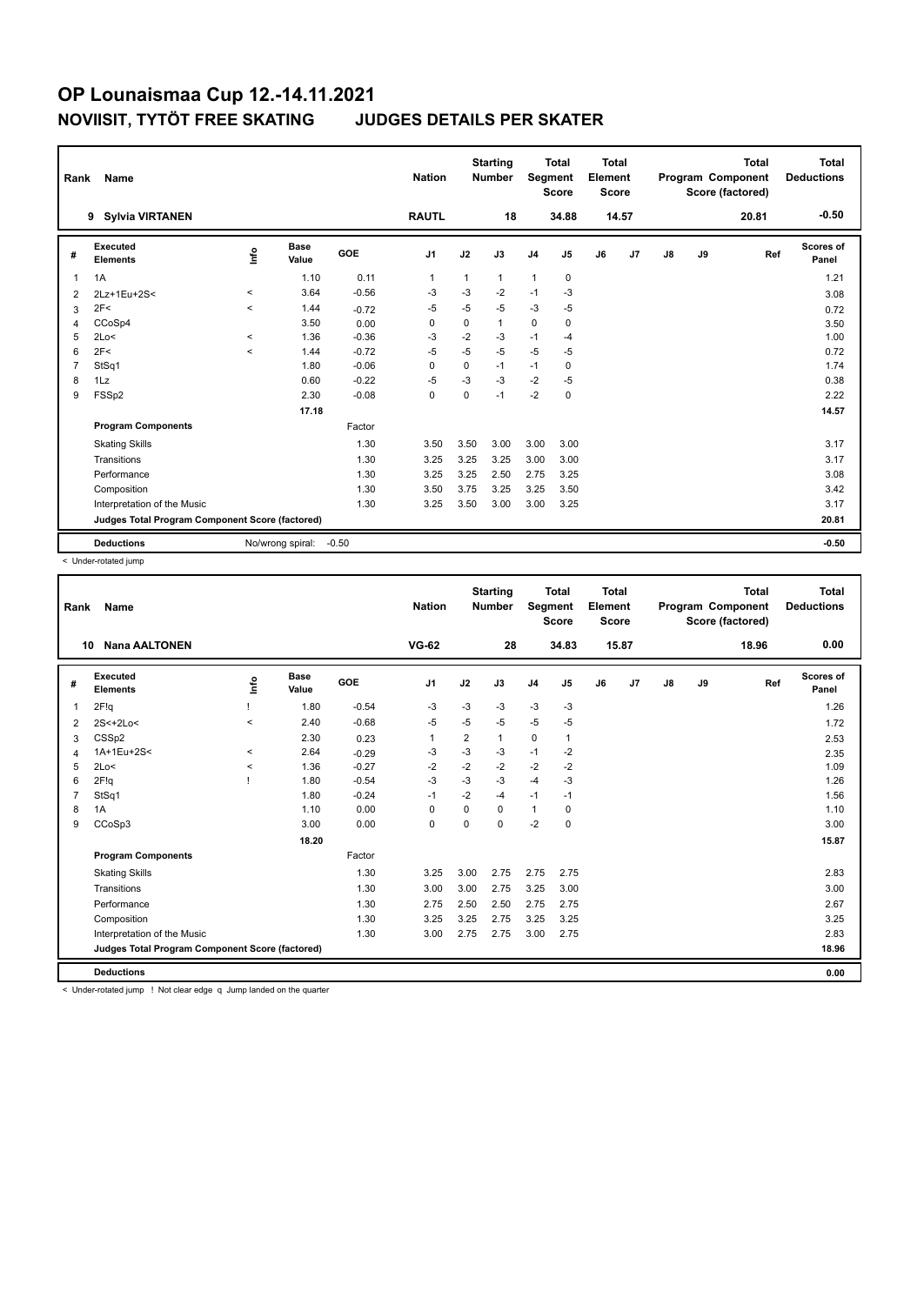| <b>SALPA</b><br>Roosa-Maria LINDBLOM<br>29<br>34.58<br>16.26<br>11<br><b>Executed</b><br><b>Base</b>                                                                                 | Program Component<br>Score (factored) | <b>Total</b><br><b>Deductions</b> |
|--------------------------------------------------------------------------------------------------------------------------------------------------------------------------------------|---------------------------------------|-----------------------------------|
|                                                                                                                                                                                      | 18.32                                 | 0.00                              |
| $\mathop{\mathsf{Irr}}\nolimits$<br><b>GOE</b><br>J7<br>J8<br>J9<br>J <sub>1</sub><br>J2<br>J3<br>J4<br>J5<br>J6<br>#<br>Value<br><b>Elements</b>                                    | Ref                                   | Scores of<br>Panel                |
| 1A<br>1.10<br>0.11<br>$\mathbf{1}$<br>$\mathbf{1}$<br>$\mathbf{1}$<br>$\mathbf 0$<br>$\mathbf{1}$<br>$\mathbf{1}$                                                                    |                                       | 1.21                              |
| 2.60<br>0.09<br>$\mathbf 0$<br>$\mathbf 0$<br>$\pmb{0}$<br>$\mathbf{1}$<br>1<br>$\overline{\mathbf{c}}$<br>CSSp3                                                                     |                                       | 2.69                              |
| 0.00<br>Lz<br>L.<br>3<br>0.00<br>÷,<br>÷,<br>L,<br>÷,                                                                                                                                |                                       | 0.00                              |
| 2S<br>$-2$<br>$-2$<br>1.30<br>$-1$<br>$-1$<br>$-1$<br>$\overline{4}$<br>$-0.17$                                                                                                      |                                       | 1.13                              |
| $-2$<br>$\mathbf 0$<br>$\mathbf 0$<br>$\mathbf 0$<br>5<br>$2F+2Lo$<br>3.50<br>$-0.06$<br>$-1$                                                                                        |                                       | 3.44                              |
| $-2$<br>6<br>StSqB<br>1.50<br>$-1$<br>$-1$<br>$-0.15$<br>$-1$<br>$-1$                                                                                                                |                                       | 1.35                              |
| $\overline{7}$<br>2F<br>$\mathbf 0$<br>$-2$<br>$\mathbf 0$<br>$\pmb{0}$<br>1.80<br>$-0.06$<br>$-1$                                                                                   |                                       | 1.74                              |
| $\mathbf 0$<br>$\pmb{0}$<br>$-1$<br>8<br>2S+1Lo+1T<br>2.20<br>0.00<br>0<br>$\pmb{0}$                                                                                                 |                                       | 2.20                              |
| 0<br>$-3$<br>9<br>CCoSp2<br>2.50<br>0.00<br>$\Omega$<br>$\Omega$<br>$\pmb{0}$                                                                                                        |                                       | 2.50                              |
| 16.50                                                                                                                                                                                |                                       | 16.26                             |
| Factor<br><b>Program Components</b>                                                                                                                                                  |                                       |                                   |
| 3.25<br>3.25<br>1.30<br>3.00<br>2.75<br>3.00<br><b>Skating Skills</b>                                                                                                                |                                       | 3.08                              |
| 2.75<br>2.75<br>2.75<br>3.25<br>Transitions<br>1.30<br>2.75                                                                                                                          |                                       | 2.75                              |
| 1.30<br>2.75<br>2.75<br>2.25<br>2.75<br>2.50<br>Performance                                                                                                                          |                                       | 2.67                              |
| 2.75<br>2.50<br>1.30<br>3.00<br>3.25<br>3.00<br>Composition                                                                                                                          |                                       | 2.92                              |
| 1.30<br>2.75<br>2.75<br>2.50<br>3.00<br>2.25<br>Interpretation of the Music                                                                                                          |                                       | 2.67                              |
| Judges Total Program Component Score (factored)                                                                                                                                      |                                       | 18.32                             |
| <b>Deductions</b>                                                                                                                                                                    |                                       | 0.00                              |
|                                                                                                                                                                                      |                                       |                                   |
| <b>Starting</b><br><b>Total</b><br><b>Total</b><br><b>Nation</b><br>Segment<br>Element<br>Program Component<br><b>Number</b><br>Rank<br>Name                                         | <b>Total</b>                          | <b>Total</b><br><b>Deductions</b> |
| <b>Score</b><br><b>Score</b><br>Score (factored)                                                                                                                                     |                                       |                                   |
|                                                                                                                                                                                      |                                       |                                   |
| <b>ETK</b><br>12 Matilda MAASKOLA<br>26<br>34.09<br>15.43                                                                                                                            | 19.16                                 | $-0.50$                           |
| <b>Executed</b><br><b>Base</b><br>lnfo<br>GOE<br>J <sub>1</sub><br>J2<br>J3<br>J4<br>J5<br>J6<br>J <sub>7</sub><br>J8<br>J9<br>#<br>Elements<br>Value                                | Ref                                   | <b>Scores of</b><br>Panel         |
| $\mathbf{1}$<br>2Lz!q<br>Ţ<br>2.10<br>$-0.70$<br>$-4$<br>$-3$<br>-3<br>$-3$<br>$-4$                                                                                                  |                                       | 1.40                              |
| $\pmb{0}$<br>1.10<br>0.00<br>$\mathbf 0$<br>0<br>0<br>$\pmb{0}$<br>$\overline{2}$<br>1A                                                                                              |                                       | 1.10                              |
| $\overline{\phantom{a}}$<br>-5                                                                                                                                                       |                                       |                                   |
| $-5$<br>$-5$<br>2S+2Lo<<br>2.66<br>$-5$<br>$-5$<br>3<br>$-0.68$<br>$-1$                                                                                                              |                                       | 1.98                              |
| $-2$<br>CSS <sub>p2</sub><br>2.30<br>0<br>$-1$<br>$-1$<br>$-0.23$<br>$\overline{4}$<br>5<br>2F<<br>1.44<br>$-4$<br>$-4$<br>-5<br>$-3$<br>$\overline{\phantom{a}}$<br>$-0.58$<br>$-4$ |                                       | 2.07<br>0.86                      |
| 6<br>$-3$<br>$-5$<br>$2Lz$ !<<br>$\overline{\phantom{a}}$<br>1.68<br>$-0.61$<br>$-4$<br>$-3$<br>$-4$                                                                                 |                                       | 1.07                              |
| $\mathbf 0$<br>$\mathbf 0$<br>$\mathbf 0$<br>$\overline{7}$<br>StSq1<br>1.80<br>0.00<br>$-1$<br>0                                                                                    |                                       | 1.80                              |
| 8<br>2Fq+2T<+2T<<br>3.88<br>$-0.90$<br>$-5$<br>$-5$<br>-5<br>$-5$<br>-5<br>$\overline{\phantom{a}}$                                                                                  |                                       | 2.98                              |
| 9<br>$\mathbf 0$<br>$-2$<br>$-2$<br>CCoSp2<br>2.50<br>$-0.33$<br>$-1$<br>$-1$                                                                                                        |                                       | 2.17                              |
| 19.46                                                                                                                                                                                |                                       | 15.43                             |
|                                                                                                                                                                                      |                                       |                                   |
| <b>Program Components</b><br>Factor                                                                                                                                                  |                                       |                                   |
| <b>Skating Skills</b><br>1.30<br>3.00<br>3.25<br>3.00<br>2.75<br>3.00<br>3.00<br>1.30<br>2.75<br>3.00<br>3.25<br>3.25<br>Transitions                                                 |                                       | 3.00<br>3.08                      |

Composition 1.30 3.00 3.25 3.25 3.00 3.00 3.08 Interpretation of the Music 2.83 2.75 3.00 3.25 2.75 2.75 2.75 2.75 2.83

**Judges Total Program Component Score (factored) 19.16**

**Deductions** Falls: -0.50 **-0.50**

< Under-rotated jump ! Not clear edge q Jump landed on the quarter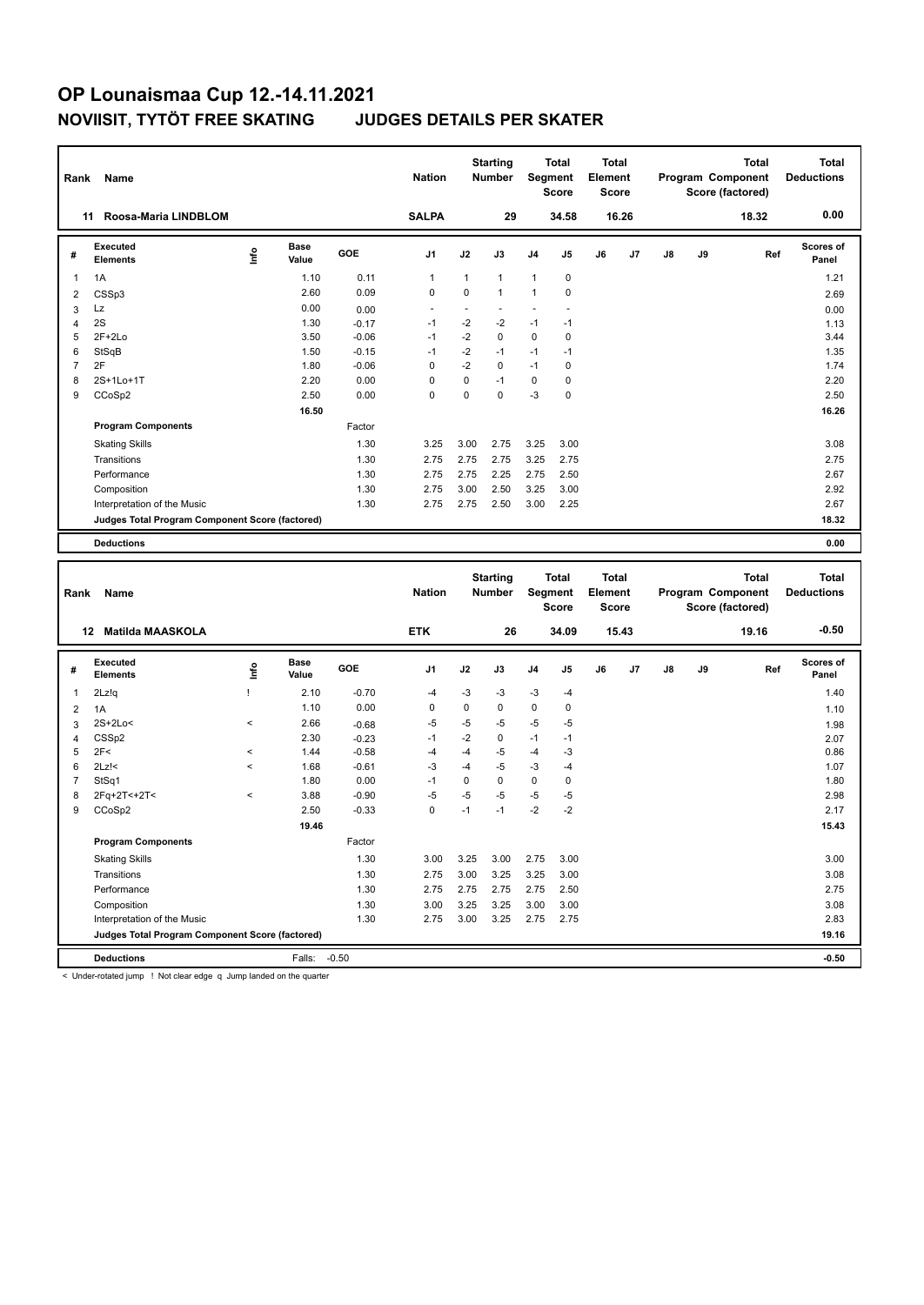| Rank           | Name                                            |         |                      |         | <b>Nation</b>  |          | <b>Starting</b><br><b>Number</b> | Segment        | <b>Total</b><br><b>Score</b> | <b>Total</b><br>Element<br><b>Score</b> |       |               |    | <b>Total</b><br><b>Program Component</b><br>Score (factored) | <b>Total</b><br><b>Deductions</b> |
|----------------|-------------------------------------------------|---------|----------------------|---------|----------------|----------|----------------------------------|----------------|------------------------------|-----------------------------------------|-------|---------------|----|--------------------------------------------------------------|-----------------------------------|
|                | Saara PANULA<br>13                              |         |                      |         | <b>HTK</b>     |          | 21                               |                | 33.90                        |                                         | 15.60 |               |    | 19.30                                                        | $-1.00$                           |
| #              | Executed<br><b>Elements</b>                     | ١nf٥    | <b>Base</b><br>Value | GOE     | J <sub>1</sub> | J2       | J3                               | J <sub>4</sub> | J5                           | J6                                      | J7    | $\mathsf{J}8$ | J9 | Ref                                                          | <b>Scores of</b><br>Panel         |
| $\overline{1}$ | 2Lz!                                            |         | 2.10                 | $-1.05$ | -5             | $-5$     | $-5$                             | $-5$           | $-5$                         |                                         |       |               |    |                                                              | 1.05                              |
| 2              | 2Fq+1Eu+2Sq                                     | q       | 3.60                 | $-0.90$ | -5             | $-5$     | $-4$                             | $-5$           | $-5$                         |                                         |       |               |    |                                                              | 2.70                              |
| 3              | 2Lo<                                            | $\prec$ | 1.36                 | $-0.68$ | -5             | $-5$     | $-5$                             | $-5$           | $-5$                         |                                         |       |               |    |                                                              | 0.68                              |
| $\overline{4}$ | SSp4                                            |         | 2.50                 | 0.17    | $\Omega$       | 1        | $\mathbf{1}$                     | $\mathbf{1}$   | $\mathbf 0$                  |                                         |       |               |    |                                                              | 2.67                              |
| 5              | $2Lz!q+2T<$                                     | $\prec$ | 3.14                 | $-1.05$ | -5             | $-5$     | $-5$                             | $-5$           | $-5$                         |                                         |       |               |    |                                                              | 2.09                              |
| 6              | 2Fq                                             | q       | 1.80                 | $-0.36$ | $-2$           | $-3$     | $-2$                             | $-2$           | $-2$                         |                                         |       |               |    |                                                              | 1.44                              |
| $\overline{7}$ | 1A                                              |         | 1.10                 | 0.00    | 0              | $\Omega$ | $\Omega$                         | $\mathbf{1}$   | 0                            |                                         |       |               |    |                                                              | 1.10                              |
| 8              | StSq1                                           |         | 1.80                 | $-0.18$ | $-1$           | $-1$     | $-2$                             | $\Omega$       | $-1$                         |                                         |       |               |    |                                                              | 1.62                              |
| 9              | CCoSp2                                          |         | 2.50                 | $-0.25$ | $-1$           | $-1$     | $-1$                             | $-1$           | $-1$                         |                                         |       |               |    |                                                              | 2.25                              |
|                |                                                 |         | 19.90                |         |                |          |                                  |                |                              |                                         |       |               |    |                                                              | 15.60                             |
|                | <b>Program Components</b>                       |         |                      | Factor  |                |          |                                  |                |                              |                                         |       |               |    |                                                              |                                   |
|                | <b>Skating Skills</b>                           |         |                      | 1.30    | 3.25           | 3.25     | 2.75                             | 3.25           | 3.00                         |                                         |       |               |    |                                                              | 3.17                              |
|                | Transitions                                     |         |                      | 1.30    | 3.00           | 3.00     | 2.75                             | 3.25           | 2.75                         |                                         |       |               |    |                                                              | 2.92                              |
|                | Performance                                     |         |                      | 1.30    | 3.00           | 2.75     | 2.25                             | 2.75           | 2.75                         |                                         |       |               |    |                                                              | 2.75                              |
|                | Composition                                     |         |                      | 1.30    | 3.25           | 3.25     | 3.00                             | 3.25           | 3.00                         |                                         |       |               |    |                                                              | 3.17                              |
|                | Interpretation of the Music                     |         |                      | 1.30    | 3.25           | 3.00     | 2.50                             | 3.00           | 2.50                         |                                         |       |               |    |                                                              | 2.83                              |
|                | Judges Total Program Component Score (factored) |         |                      |         |                |          |                                  |                |                              |                                         |       |               |    |                                                              | 19.30                             |
|                | <b>Deductions</b>                               |         | Falls:               | $-1.00$ |                |          |                                  |                |                              |                                         |       |               |    |                                                              | $-1.00$                           |

< Under-rotated jump ! Not clear edge q Jump landed on the quarter

| Rank           | Name                                            |      |                      |         | <b>Nation</b>  |             | <b>Starting</b><br><b>Number</b> | Segment        | <b>Total</b><br><b>Score</b> | <b>Total</b><br>Element<br><b>Score</b> |       |               |    | <b>Total</b><br>Program Component<br>Score (factored) | <b>Total</b><br><b>Deductions</b> |
|----------------|-------------------------------------------------|------|----------------------|---------|----------------|-------------|----------------------------------|----------------|------------------------------|-----------------------------------------|-------|---------------|----|-------------------------------------------------------|-----------------------------------|
|                | Pihla TAKALA<br>14                              |      |                      |         | <b>VARAL</b>   |             | 15                               |                | 33.38                        |                                         | 14.70 |               |    | 19.18                                                 | $-0.50$                           |
| #              | Executed<br><b>Elements</b>                     | Life | <b>Base</b><br>Value | GOE     | J <sub>1</sub> | J2          | J3                               | J <sub>4</sub> | J <sub>5</sub>               | J6                                      | J7    | $\mathsf{J}8$ | J9 | Ref                                                   | <b>Scores of</b><br>Panel         |
| 1              | $2F+1Lo$                                        |      | 2.30                 | 0.00    | 0              | 0           | 0                                | $\mathbf{1}$   | 0                            |                                         |       |               |    |                                                       | 2.30                              |
| 2              | 2S                                              |      | 1.30                 | 0.00    | $\mathbf 0$    | $\mathbf 0$ | $-1$                             | $\overline{1}$ | 0                            |                                         |       |               |    |                                                       | 1.30                              |
| 3              | 1A                                              |      | 1.10                 | 0.00    | 0              | 0           | 0                                | $\overline{1}$ | 0                            |                                         |       |               |    |                                                       | 1.10                              |
| 4              | CCoSp2V                                         |      | 1.88                 | 0.00    | 0              | 0           | $\mathbf{1}$                     | $-1$           | $\mathbf 0$                  |                                         |       |               |    |                                                       | 1.88                              |
| 5              | 2Lo                                             |      | 1.70                 | 0.00    | $\mathbf 0$    | $\mathbf 0$ | 0                                | $\mathbf{1}$   | 0                            |                                         |       |               |    |                                                       | 1.70                              |
| 6              | StSq1                                           |      | 1.80                 | $-0.24$ | $-1$           | $-1$        | $-2$                             | $-2$           | $-1$                         |                                         |       |               |    |                                                       | 1.56                              |
| $\overline{7}$ | 1A+1Eu+2Sq                                      | q    | 2.90                 | $-0.43$ | -3             | -4          | $-3$                             | -4             | -3                           |                                         |       |               |    |                                                       | 2.47                              |
| 8              | 2F                                              |      | 1.80                 | $-0.90$ | $-5$           | $-5$        | $-5$                             | $-5$           | $-5$                         |                                         |       |               |    |                                                       | 0.90                              |
| 9              | SSp2                                            |      | 1.60                 | $-0.11$ | $\mathbf 0$    | $\Omega$    | $-1$                             | $-1$           | $-1$                         |                                         |       |               |    |                                                       | 1.49                              |
|                |                                                 |      | 16.38                |         |                |             |                                  |                |                              |                                         |       |               |    |                                                       | 14.70                             |
|                | <b>Program Components</b>                       |      |                      | Factor  |                |             |                                  |                |                              |                                         |       |               |    |                                                       |                                   |
|                | <b>Skating Skills</b>                           |      |                      | 1.30    | 3.00           | 3.00        | 3.25                             | 2.75           | 3.25                         |                                         |       |               |    |                                                       | 3.08                              |
|                | Transitions                                     |      |                      | 1.30    | 2.75           | 2.75        | 3.00                             | 3.00           | 3.00                         |                                         |       |               |    |                                                       | 2.92                              |
|                | Performance                                     |      |                      | 1.30    | 3.00           | 3.00        | 2.50                             | 2.50           | 3.25                         |                                         |       |               |    |                                                       | 2.83                              |
|                | Composition                                     |      |                      | 1.30    | 3.25           | 3.25        | 2.75                             | 3.00           | 3.50                         |                                         |       |               |    |                                                       | 3.17                              |
|                | Interpretation of the Music                     |      |                      | 1.30    | 3.00           | 3.00        | 2.50                             | 2.75           | 2.25                         |                                         |       |               |    |                                                       | 2.75                              |
|                | Judges Total Program Component Score (factored) |      |                      |         |                |             |                                  |                |                              |                                         |       |               |    |                                                       | 19.18                             |
|                | <b>Deductions</b>                               |      | Falls:               | $-0.50$ |                |             |                                  |                |                              |                                         |       |               |    |                                                       | $-0.50$                           |

q Jump landed on the quarter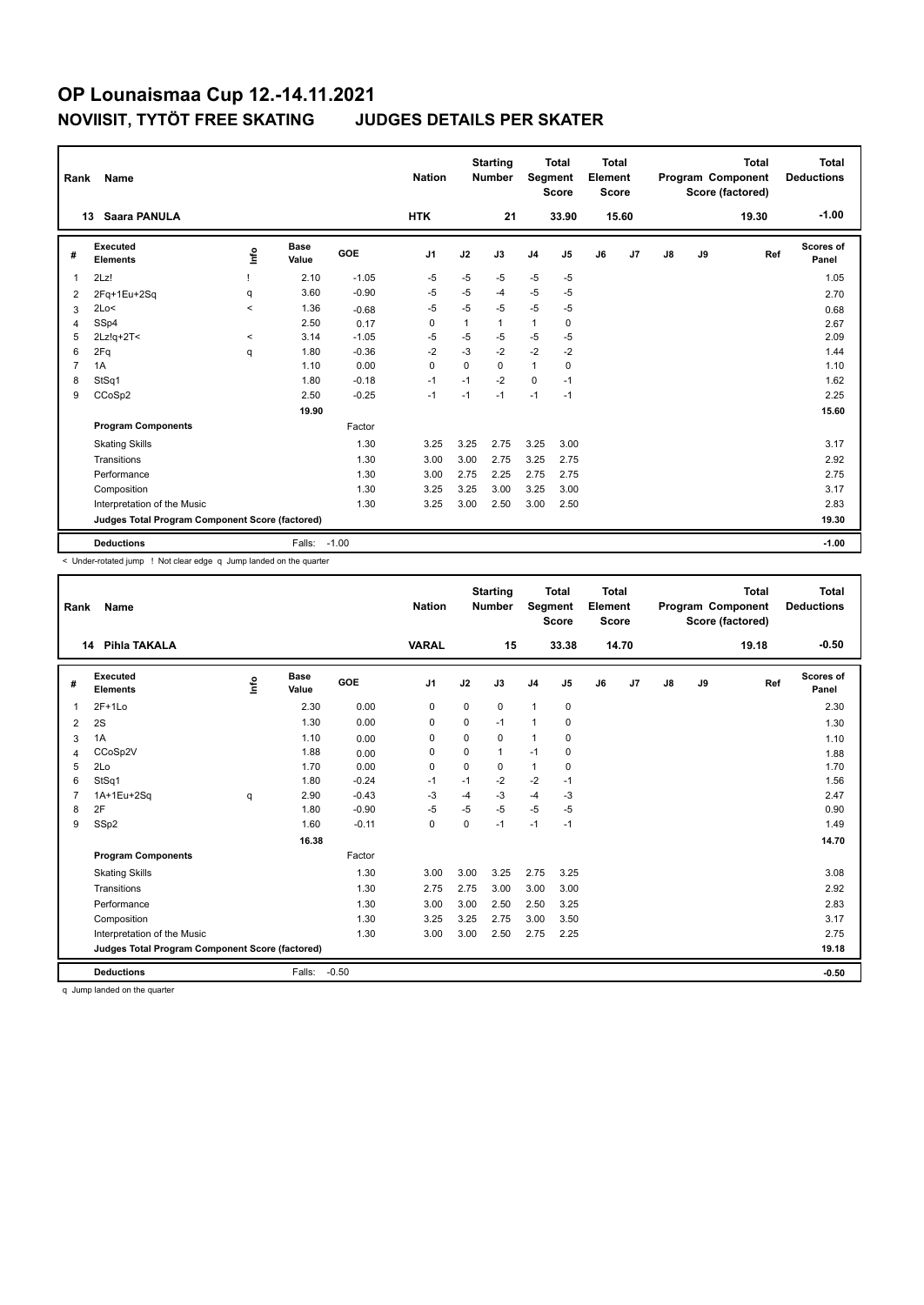| Rank           | Name                                            |      |                      |         | <b>Nation</b> |             | <b>Starting</b><br><b>Number</b> | Segment        | <b>Total</b><br><b>Score</b> | Total<br>Element<br>Score |       |               |    | Total<br>Program Component<br>Score (factored) | Total<br><b>Deductions</b> |
|----------------|-------------------------------------------------|------|----------------------|---------|---------------|-------------|----------------------------------|----------------|------------------------------|---------------------------|-------|---------------|----|------------------------------------------------|----------------------------|
| 15             | <b>Elliina PERKOLA</b>                          |      |                      |         | <b>PORIT</b>  |             | 11                               |                | 32.88                        |                           | 13.55 |               |    | 19.83                                          | $-0.50$                    |
| #              | Executed<br><b>Elements</b>                     | lnfo | <b>Base</b><br>Value | GOE     | J1            | J2          | J3                               | J <sub>4</sub> | J5                           | J6                        | J7    | $\mathsf{J}8$ | J9 | Ref                                            | <b>Scores of</b><br>Panel  |
| 1              | 1A+1Eu+2S                                       |      | 2.90                 | $-0.13$ | $-1$          | $-1$        | $-2$                             | $\mathbf 0$    | $-1$                         |                           |       |               |    |                                                | 2.77                       |
| 2              | 2F<<                                            | <<   | 0.50                 | $-0.25$ | $-5$          | $-5$        | $-5$                             | $-5$           | $-5$                         |                           |       |               |    |                                                | 0.25                       |
| 3              | 2S                                              |      | 1.30                 | $-0.26$ | $-2$          | $-2$        | $-3$                             | $-2$           | $-1$                         |                           |       |               |    |                                                | 1.04                       |
| $\overline{4}$ | CCoSp3                                          |      | 3.00                 | 0.10    | 0             | $\mathbf 0$ | $\Omega$                         | $\mathbf{1}$   | $\mathbf{1}$                 |                           |       |               |    |                                                | 3.10                       |
| 5              | 2Lo                                             |      | 1.70                 | $-0.85$ | $-5$          | $-5$        | $-5$                             | $-5$           | $-5$                         |                           |       |               |    |                                                | 0.85                       |
| 6              | StSq1                                           |      | 1.80                 | $-0.30$ | $-3$          | $-1$        | $-3$                             | $-1$           | $-1$                         |                           |       |               |    |                                                | 1.50                       |
| $\overline{7}$ | 2Tq                                             | q    | 1.30                 | $-0.52$ | $-4$          | $-4$        | $-4$                             | $-4$           | -3                           |                           |       |               |    |                                                | 0.78                       |
| 8              | 2T                                              |      | 1.30                 | 0.00    | $\Omega$      | $\mathbf 0$ | $-1$                             | $\mathbf 0$    | 0                            |                           |       |               |    |                                                | 1.30                       |
| 9              | SSp3                                            |      | 2.10                 | $-0.14$ | $-1$          | 0           | $-1$                             | $-1$           | $\mathbf 0$                  |                           |       |               |    |                                                | 1.96                       |
|                |                                                 |      | 15.90                |         |               |             |                                  |                |                              |                           |       |               |    |                                                | 13.55                      |
|                | <b>Program Components</b>                       |      |                      | Factor  |               |             |                                  |                |                              |                           |       |               |    |                                                |                            |
|                | <b>Skating Skills</b>                           |      |                      | 1.30    | 3.00          | 3.25        | 3.25                             | 3.25           | 3.25                         |                           |       |               |    |                                                | 3.25                       |
|                | Transitions                                     |      |                      | 1.30    | 3.00          | 3.00        | 3.00                             | 3.25           | 3.25                         |                           |       |               |    |                                                | 3.08                       |
|                | Performance                                     |      |                      | 1.30    | 2.75          | 2.75        | 2.50                             | 3.00           | 3.00                         |                           |       |               |    |                                                | 2.83                       |
|                | Composition                                     |      |                      | 1.30    | 3.00          | 3.00        | 3.00                             | 3.50           | 3.50                         |                           |       |               |    |                                                | 3.17                       |
|                | Interpretation of the Music                     |      |                      | 1.30    | 2.75          | 3.00        | 2.75                             | 3.25           | 3.00                         |                           |       |               |    |                                                | 2.92                       |
|                | Judges Total Program Component Score (factored) |      |                      |         |               |             |                                  |                |                              |                           |       |               |    |                                                | 19.83                      |
|                | <b>Deductions</b>                               |      | Falls:               | $-0.50$ |               |             |                                  |                |                              |                           |       |               |    |                                                | $-0.50$                    |

<< Downgraded jump q Jump landed on the quarter

| Rank           | <b>Name</b>                                     |             |                      |         | <b>Nation</b>  |              | <b>Starting</b><br><b>Number</b> | Segment        | <b>Total</b><br><b>Score</b> | Total<br>Element<br><b>Score</b> |       |    |    | <b>Total</b><br>Program Component<br>Score (factored) | Total<br><b>Deductions</b> |
|----------------|-------------------------------------------------|-------------|----------------------|---------|----------------|--------------|----------------------------------|----------------|------------------------------|----------------------------------|-------|----|----|-------------------------------------------------------|----------------------------|
|                | <b>Tamara JUNTIKKA</b><br>16                    |             |                      |         | <b>MTK</b>     |              | 20                               |                | 31.99                        |                                  | 12.76 |    |    | 19.73                                                 | $-0.50$                    |
| #              | Executed<br><b>Elements</b>                     | <u>lnfo</u> | <b>Base</b><br>Value | GOE     | J <sub>1</sub> | J2           | J3                               | J <sub>4</sub> | J <sub>5</sub>               | J6                               | J7    | J8 | J9 | Ref                                                   | <b>Scores of</b><br>Panel  |
| $\mathbf{1}$   | 1A                                              |             | 1.10                 | 0.04    | 0              | $\mathbf{1}$ | 0                                | $\overline{2}$ | $\mathbf 0$                  |                                  |       |    |    |                                                       | 1.14                       |
| 2              | 2Fq                                             | q           | 1.80                 | $-0.54$ | $-3$           | $-3$         | $-3$                             | $-3$           | $-3$                         |                                  |       |    |    |                                                       | 1.26                       |
| 3              | SSpB                                            |             | 1.10                 | 0.00    | $-1$           | $-2$         | $\mathbf{1}$                     | $\mathbf{1}$   | 0                            |                                  |       |    |    |                                                       | 1.10                       |
| 4              | StSqB                                           |             | 1.50                 | $-0.05$ | 0              | 0            | $-1$                             | 0              | $-1$                         |                                  |       |    |    |                                                       | 1.45                       |
| 5              | 2Lo+1Eu+2S<                                     | $\prec$     | 3.24                 | $-0.51$ | -4             | $-3$         | $-3$                             | $-2$           | $-3$                         |                                  |       |    |    |                                                       | 2.73                       |
| 6              | 2F<                                             | $\prec$     | 1.44                 | $-0.43$ | $-3$           | $-3$         | $-3$                             | $-4$           | $-2$                         |                                  |       |    |    |                                                       | 1.01                       |
| $\overline{7}$ | CCoSp1V                                         |             | 1.50                 | $-0.20$ | $-2$           | $-2$         | 0                                | $-1$           | $-1$                         |                                  |       |    |    |                                                       | 1.30                       |
| 8              | 2Log                                            | q           | 1.70                 | $-0.85$ | -5             | $-5$         | $-5$                             | $-5$           | $-5$                         |                                  |       |    |    |                                                       | 0.85                       |
| 9              | 2S+1A+SEQ                                       |             | 1.92                 | 0.00    | $\mathbf 0$    | $\mathbf 0$  | 0                                | $\overline{1}$ | 0                            |                                  |       |    |    |                                                       | 1.92                       |
|                |                                                 |             | 15.30                |         |                |              |                                  |                |                              |                                  |       |    |    |                                                       | 12.76                      |
|                | <b>Program Components</b>                       |             |                      | Factor  |                |              |                                  |                |                              |                                  |       |    |    |                                                       |                            |
|                | <b>Skating Skills</b>                           |             |                      | 1.30    | 3.00           | 3.50         | 3.00                             | 3.00           | 2.75                         |                                  |       |    |    |                                                       | 3.00                       |
|                | Transitions                                     |             |                      | 1.30    | 2.75           | 3.25         | 3.00                             | 3.25           | 2.75                         |                                  |       |    |    |                                                       | 3.00                       |
|                | Performance                                     |             |                      | 1.30    | 3.00           | 3.00         | 2.75                             | 2.75           | 3.00                         |                                  |       |    |    |                                                       | 2.92                       |
|                | Composition                                     |             |                      | 1.30    | 3.25           | 3.50         | 3.25                             | 3.25           | 3.25                         |                                  |       |    |    |                                                       | 3.25                       |
|                | Interpretation of the Music                     |             |                      | 1.30    | 3.00           | 3.25         | 3.00                             | 3.00           | 2.75                         |                                  |       |    |    |                                                       | 3.00                       |
|                | Judges Total Program Component Score (factored) |             |                      |         |                |              |                                  |                |                              |                                  |       |    |    |                                                       | 19.73                      |
|                | <b>Deductions</b>                               |             | Falls:               | $-0.50$ |                |              |                                  |                |                              |                                  |       |    |    |                                                       | $-0.50$                    |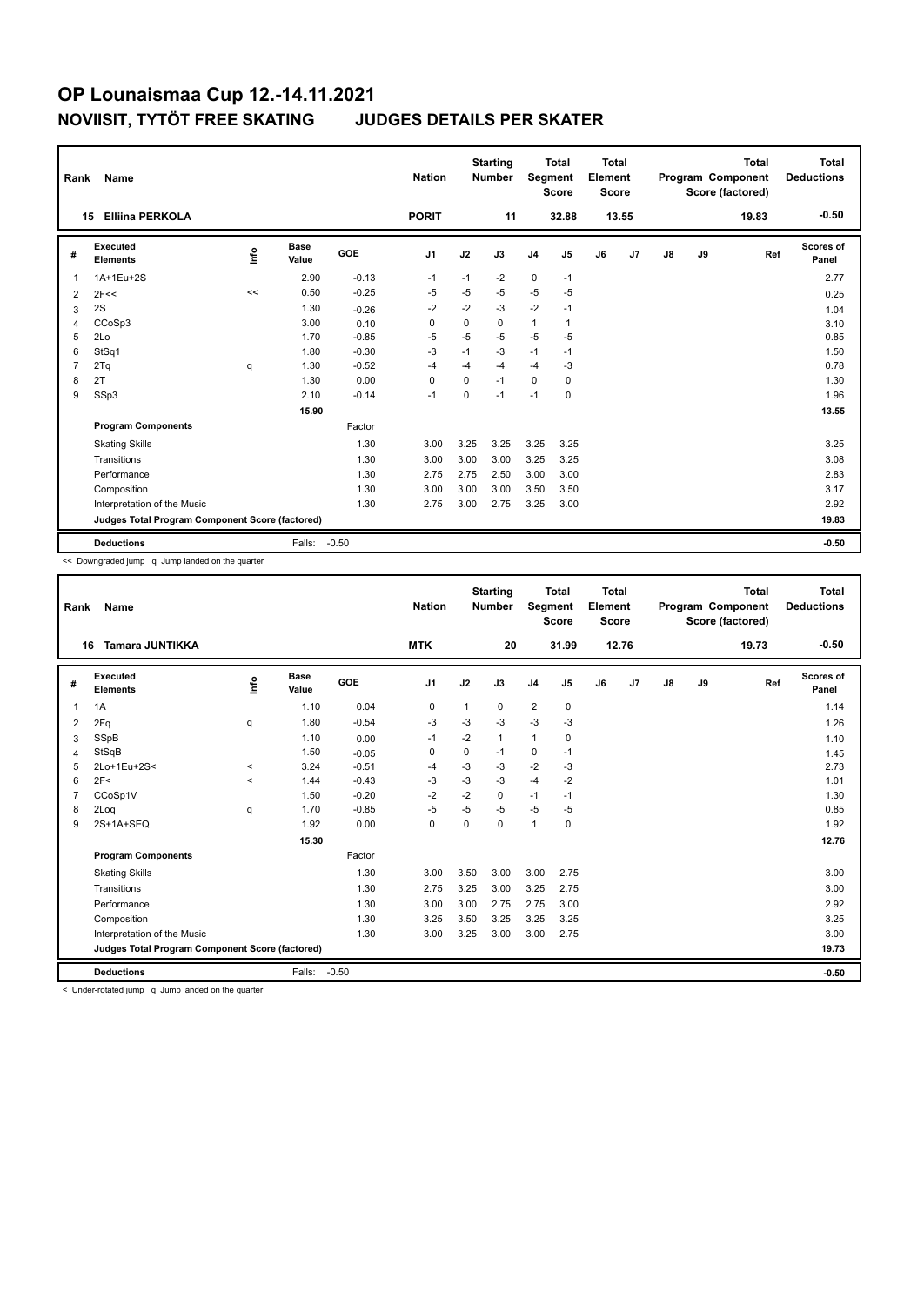|                | Name<br>Rank<br>Ella LAHTI<br>17                |         |               |         |                |             | <b>Starting</b><br><b>Number</b> | Segment        | <b>Total</b><br><b>Score</b> | <b>Total</b><br>Element<br><b>Score</b> |       |               |    | <b>Total</b><br>Program Component<br>Score (factored) | <b>Total</b><br><b>Deductions</b> |
|----------------|-------------------------------------------------|---------|---------------|---------|----------------|-------------|----------------------------------|----------------|------------------------------|-----------------------------------------|-------|---------------|----|-------------------------------------------------------|-----------------------------------|
|                |                                                 |         |               |         | <b>SALPA</b>   |             | 27                               |                | 31.94                        |                                         | 12.78 |               |    | 19.16                                                 | 0.00                              |
| #              | Executed<br><b>Elements</b>                     | Info    | Base<br>Value | GOE     | J <sub>1</sub> | J2          | J3                               | J <sub>4</sub> | J <sub>5</sub>               | J6                                      | J7    | $\mathsf{J}8$ | J9 | Ref                                                   | Scores of<br>Panel                |
| $\overline{1}$ | 2S+2T<+2T<                                      | $\prec$ | 3.38          | $-0.56$ | -5             | $-5$        | $-4$                             | $-4$           | $-4$                         |                                         |       |               |    |                                                       | 2.82                              |
| 2              | SSp3                                            |         | 2.10          | 0.00    | $-2$           | 0           | $\mathbf{1}$                     | $\mathbf 0$    | 0                            |                                         |       |               |    |                                                       | 2.10                              |
| 3              | 2Lo<                                            | $\prec$ | 1.36          | $-0.45$ | -4             | $-4$        | $-3$                             | $-3$           | -3                           |                                         |       |               |    |                                                       | 0.91                              |
| $\overline{4}$ | StSqB                                           |         | 1.50          | $-0.15$ | -1             | $-1$        | $-1$                             | $-1$           | $-1$                         |                                         |       |               |    |                                                       | 1.35                              |
| 5              | 2S                                              |         | 1.30          | 0.00    | 0              | $\mathbf 0$ | 0                                | $\mathbf 0$    | 0                            |                                         |       |               |    |                                                       | 1.30                              |
| 6              | 1Lz!                                            |         | 0.60          | $-0.28$ | $-5$           | $-5$        | $-4$                             | $-4$           | $-5$                         |                                         |       |               |    |                                                       | 0.32                              |
| $\overline{7}$ | 2Lo<                                            | $\prec$ | 1.36          | $-0.41$ | $-3$           | $-3$        | $-3$                             | $-3$           | $-3$                         |                                         |       |               |    |                                                       | 0.95                              |
| 8              | CCoSp1                                          |         | 2.00          | $-0.07$ | $-1$           | $-1$        | $\Omega$                         | $\mathbf 0$    | 0                            |                                         |       |               |    |                                                       | 1.93                              |
| 9              | 1A                                              |         | 1.10          | 0.00    | 0              | $\Omega$    | $-1$                             | 0              | 0                            |                                         |       |               |    |                                                       | 1.10                              |
|                |                                                 |         | 14.70         |         |                |             |                                  |                |                              |                                         |       |               |    |                                                       | 12.78                             |
|                | <b>Program Components</b>                       |         |               | Factor  |                |             |                                  |                |                              |                                         |       |               |    |                                                       |                                   |
|                | <b>Skating Skills</b>                           |         |               | 1.30    | 3.00           | 3.00        | 3.00                             | 2.75           | 3.00                         |                                         |       |               |    |                                                       | 3.00                              |
|                | Transitions                                     |         |               | 1.30    | 2.75           | 3.00        | 2.75                             | 3.00           | 2.75                         |                                         |       |               |    |                                                       | 2.83                              |
|                | Performance                                     |         |               | 1.30    | 2.75           | 2.75        | 3.25                             | 2.75           | 3.00                         |                                         |       |               |    |                                                       | 2.83                              |
|                | Composition                                     |         |               | 1.30    | 3.00           | 3.00        | 3.00                             | 3.25           | 3.25                         |                                         |       |               |    |                                                       | 3.08                              |
|                | Interpretation of the Music                     |         |               | 1.30    | 3.00           | 3.00        | 3.00                             | 3.00           | 3.00                         |                                         |       |               |    |                                                       | 3.00                              |
|                | Judges Total Program Component Score (factored) |         |               |         |                |             |                                  |                |                              |                                         |       |               |    |                                                       | 19.16                             |
|                | <b>Deductions</b>                               |         |               |         |                |             |                                  |                |                              |                                         |       |               |    |                                                       | 0.00                              |

< Under-rotated jump ! Not clear edge

| Rank           | Name                                            |         |                      |         | <b>Nation</b>  |             | <b>Starting</b><br><b>Number</b> | Segment        | <b>Total</b><br><b>Score</b> | <b>Total</b><br>Element<br><b>Score</b> |                |               |    | <b>Total</b><br>Program Component<br>Score (factored) | Total<br><b>Deductions</b> |
|----------------|-------------------------------------------------|---------|----------------------|---------|----------------|-------------|----------------------------------|----------------|------------------------------|-----------------------------------------|----------------|---------------|----|-------------------------------------------------------|----------------------------|
|                | Aada MYLLYMAA<br>18                             |         |                      |         | <b>SCT</b>     |             | 10                               |                | 30.70                        |                                         | 12.98          |               |    | 18.22                                                 | $-0.50$                    |
| #              | Executed<br><b>Elements</b>                     | ١nf٥    | <b>Base</b><br>Value | GOE     | J <sub>1</sub> | J2          | J3                               | J <sub>4</sub> | J <sub>5</sub>               | J6                                      | J <sub>7</sub> | $\mathsf{J}8$ | J9 | Ref                                                   | Scores of<br>Panel         |
| 1              | StSq1                                           |         | 1.80                 | 0.00    | 0              | $\mathbf 0$ | $-1$                             | $\mathbf 0$    | $\mathbf 0$                  |                                         |                |               |    |                                                       | 1.80                       |
| $\overline{2}$ | 2S                                              |         | 1.30                 | $-0.39$ | -3             | $-3$        | $-3$                             | $-3$           | $-2$                         |                                         |                |               |    |                                                       | 0.91                       |
| 3              | CCoSp2                                          |         | 2.50                 | 0.08    | 0              | $\mathbf 0$ | 0                                | $\overline{2}$ | $\mathbf{1}$                 |                                         |                |               |    |                                                       | 2.58                       |
| 4              | $1A+1Lo$                                        |         | 1.60                 | 0.00    | 0              | $\mathbf 0$ | $-1$                             | $\mathbf 0$    | $\mathbf 0$                  |                                         |                |               |    |                                                       | 1.60                       |
| 5              | 2T                                              |         | 1.30                 | $-0.39$ | $-3$           | $-3$        | $-3$                             | $-3$           | $-2$                         |                                         |                |               |    |                                                       | 0.91                       |
| 6              | 1A+1Eu+2Sq                                      | q       | 2.90                 | $-0.52$ | $-4$           | $-4$        | $-4$                             | $-4$           | $-3$                         |                                         |                |               |    |                                                       | 2.38                       |
| $\overline{7}$ | 2Lo<                                            | $\prec$ | 1.36                 | $-0.68$ | $-5$           | $-5$        | $-5$                             | $-5$           | $-5$                         |                                         |                |               |    |                                                       | 0.68                       |
| 8              | 2Lo<                                            | $\prec$ | 1.36                 | $-0.41$ | $-3$           | $-3$        | $-3$                             | $-3$           | -3                           |                                         |                |               |    |                                                       | 0.95                       |
| 9              | CSp1                                            |         | 1.40                 | $-0.23$ | $-3$           | $-1$        | $-3$                             | $-1$           | $\Omega$                     |                                         |                |               |    |                                                       | 1.17                       |
|                |                                                 |         | 15.52                |         |                |             |                                  |                |                              |                                         |                |               |    |                                                       | 12.98                      |
|                | <b>Program Components</b>                       |         |                      | Factor  |                |             |                                  |                |                              |                                         |                |               |    |                                                       |                            |
|                | <b>Skating Skills</b>                           |         |                      | 1.30    | 2.50           | 2.75        | 2.50                             | 3.00           | 3.00                         |                                         |                |               |    |                                                       | 2.75                       |
|                | Transitions                                     |         |                      | 1.30    | 2.75           | 2.75        | 2.50                             | 3.00           | 3.25                         |                                         |                |               |    |                                                       | 2.83                       |
|                | Performance                                     |         |                      | 1.30    | 2.75           | 2.75        | 2.25                             | 2.75           | 3.25                         |                                         |                |               |    |                                                       | 2.75                       |
|                | Composition                                     |         |                      | 1.30    | 3.00           | 2.75        | 2.50                             | 3.00           | 3.50                         |                                         |                |               |    |                                                       | 2.92                       |
|                | Interpretation of the Music                     |         |                      | 1.30    | 2.75           | 2.50        | 2.00                             | 3.00           | 3.50                         |                                         |                |               |    |                                                       | 2.75                       |
|                | Judges Total Program Component Score (factored) |         |                      |         |                |             |                                  |                |                              |                                         |                |               |    |                                                       | 18.22                      |
|                | <b>Deductions</b>                               |         | Falls:               | $-0.50$ |                |             |                                  |                |                              |                                         |                |               |    |                                                       | $-0.50$                    |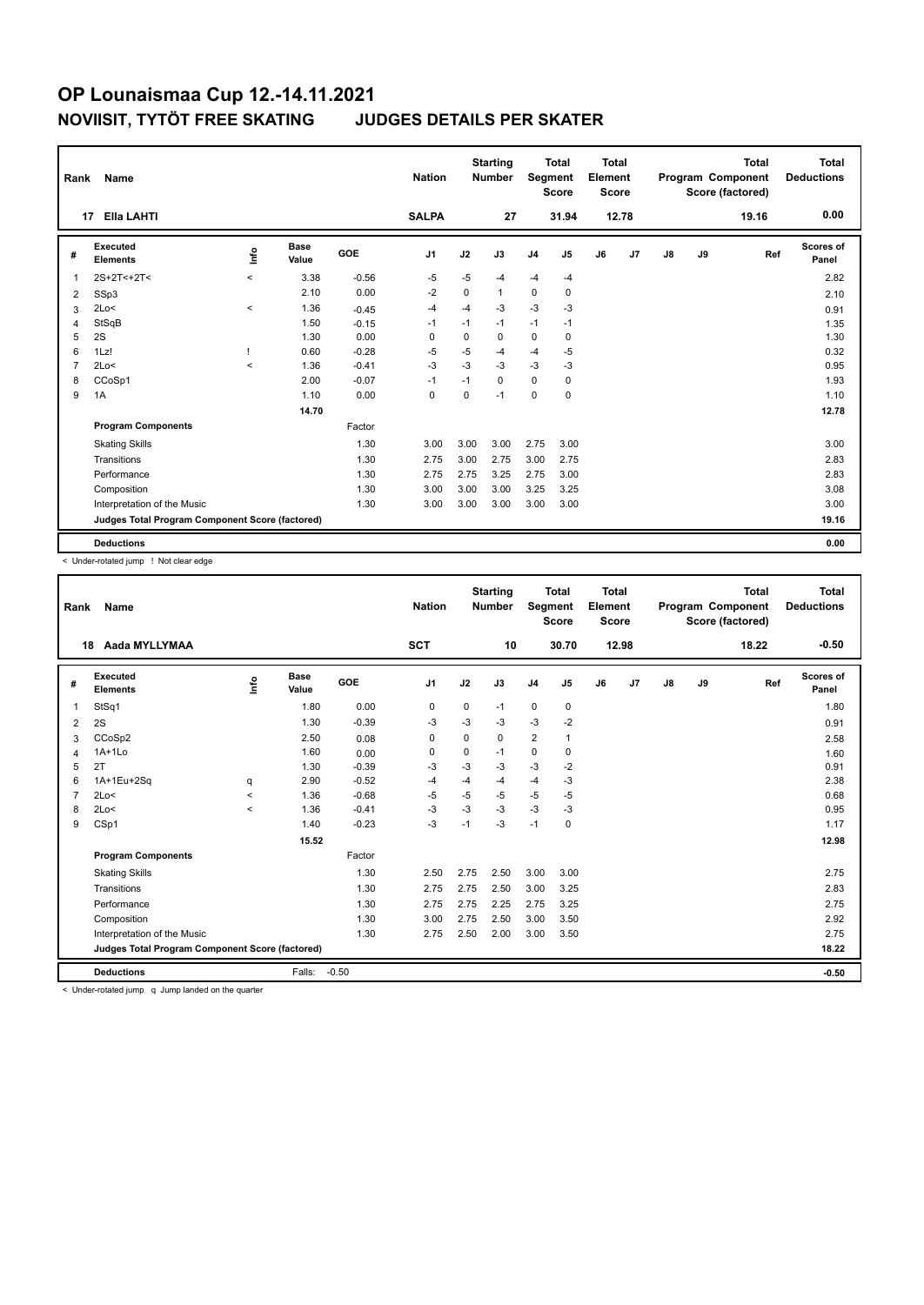|                | Name<br>Rank<br>19                              |         |                      |            |                |      | <b>Starting</b><br><b>Number</b> | Segment        | <b>Total</b><br><b>Score</b> | Total<br>Element<br><b>Score</b> |                |    |    | <b>Total</b><br>Program Component<br>Score (factored) | Total<br><b>Deductions</b> |
|----------------|-------------------------------------------------|---------|----------------------|------------|----------------|------|----------------------------------|----------------|------------------------------|----------------------------------|----------------|----|----|-------------------------------------------------------|----------------------------|
|                | <b>Bettina KOIVU</b>                            |         |                      |            | <b>HTA</b>     |      | 17                               |                | 29.65                        |                                  | 12.97          |    |    | 16.68                                                 | 0.00                       |
| #              | Executed<br><b>Elements</b>                     | ١nf٥    | <b>Base</b><br>Value | <b>GOE</b> | J <sub>1</sub> | J2   | J3                               | J <sub>4</sub> | J <sub>5</sub>               | J6                               | J <sub>7</sub> | J8 | J9 | Ref                                                   | Scores of<br>Panel         |
| $\overline{1}$ | 1A+1Eu+2S                                       |         | 2.90                 | $-0.04$    | 0              | $-1$ | $-1$                             | $\mathbf 0$    | 0                            |                                  |                |    |    |                                                       | 2.86                       |
| 2              | CSSp1V                                          |         | 1.43                 | $-0.19$    | $-2$           | -3   | $-2$                             | $\mathbf 0$    | 0                            |                                  |                |    |    |                                                       | 1.24                       |
| 3              | 2F<                                             | $\,<$   | 1.44                 | $-0.72$    | $-5$           | $-5$ | -5                               | $-5$           | $-5$                         |                                  |                |    |    |                                                       | 0.72                       |
| $\overline{4}$ | StSqB                                           |         | 1.50                 | $-0.35$    | $-3$           | $-3$ | $-2$                             | $-2$           | $-2$                         |                                  |                |    |    |                                                       | 1.15                       |
| 5              | 2Loq                                            | q       | 1.70                 | $-0.51$    | $-3$           | $-3$ | $-3$                             | $-4$           | $-2$                         |                                  |                |    |    |                                                       | 1.19                       |
| 6              | $2T+1T$                                         |         | 1.70                 | $-0.30$    | $-3$           | $-2$ | $-3$                             | $-2$           | 0                            |                                  |                |    |    |                                                       | 1.40                       |
| $\overline{7}$ | 2S                                              |         | 1.30                 | $-0.13$    | $-1$           | $-1$ | $-1$                             | $-1$           | 0                            |                                  |                |    |    |                                                       | 1.17                       |
| 8              | 2Lo<                                            | $\prec$ | 1.36                 | $-0.45$    | $-4$           | $-4$ | $-3$                             | $-3$           | $-3$                         |                                  |                |    |    |                                                       | 0.91                       |
| 9              | CCoSp2                                          |         | 2.50                 | $-0.17$    | $-1$           | $-1$ | $-1$                             | $\mathbf 0$    | $\mathbf 0$                  |                                  |                |    |    |                                                       | 2.33                       |
|                |                                                 |         | 15.83                |            |                |      |                                  |                |                              |                                  |                |    |    |                                                       | 12.97                      |
|                | <b>Program Components</b>                       |         |                      | Factor     |                |      |                                  |                |                              |                                  |                |    |    |                                                       |                            |
|                | <b>Skating Skills</b>                           |         |                      | 1.30       | 2.50           | 2.50 | 2.50                             | 2.50           | 2.50                         |                                  |                |    |    |                                                       | 2.50                       |
|                | Transitions                                     |         |                      | 1.30       | 2.50           | 2.75 | 2.50                             | 2.75           | 2.50                         |                                  |                |    |    |                                                       | 2.58                       |
|                | Performance                                     |         |                      | 1.30       | 2.25           | 2.50 | 2.25                             | 2.25           | 2.75                         |                                  |                |    |    |                                                       | 2.33                       |
|                | Composition                                     |         |                      | 1.30       | 2.75           | 2.75 | 2.75                             | 2.50           | 3.00                         |                                  |                |    |    |                                                       | 2.75                       |
|                | Interpretation of the Music                     |         |                      | 1.30       | 2.50           | 2.75 | 2.75                             | 2.50           | 2.75                         |                                  |                |    |    |                                                       | 2.67                       |
|                | Judges Total Program Component Score (factored) |         |                      |            |                |      |                                  |                |                              |                                  |                |    |    |                                                       | 16.68                      |
|                | <b>Deductions</b>                               |         |                      |            |                |      |                                  |                |                              |                                  |                |    |    |                                                       | 0.00                       |

< Under-rotated jump q Jump landed on the quarter

| Rank           | Name                                            |       |                      |         | <b>Nation</b>  |             | <b>Starting</b><br><b>Number</b> | <b>Segment</b> | <b>Total</b><br><b>Score</b> | Total<br>Element<br><b>Score</b> |                |    |    | <b>Total</b><br>Program Component<br>Score (factored) | <b>Total</b><br><b>Deductions</b> |
|----------------|-------------------------------------------------|-------|----------------------|---------|----------------|-------------|----------------------------------|----------------|------------------------------|----------------------------------|----------------|----|----|-------------------------------------------------------|-----------------------------------|
| 20             | <b>Milja HARRINKOSKI</b>                        |       |                      |         | <b>KATA</b>    |             | $\overline{7}$                   |                | 29.24                        |                                  | 12.86          |    |    | 16.38                                                 | 0.00                              |
| #              | <b>Executed</b><br><b>Elements</b>              | ۴ô    | <b>Base</b><br>Value | GOE     | J <sub>1</sub> | J2          | J3                               | J <sub>4</sub> | J <sub>5</sub>               | J6                               | J <sub>7</sub> | J8 | J9 | Ref                                                   | <b>Scores of</b><br>Panel         |
| 1              | 1A                                              |       | 1.10                 | 0.00    | $\mathbf 0$    | $\mathbf 0$ | $\mathbf 0$                      | $\mathbf 0$    | $\mathbf 0$                  |                                  |                |    |    |                                                       | 1.10                              |
| $\overline{2}$ | 2Lo                                             |       | 1.70                 | $-0.17$ | $-1$           | $-1$        | $-1$                             | $-2$           | 0                            |                                  |                |    |    |                                                       | 1.53                              |
| 3              | $2S+2Tq$                                        | q     | 2.60                 | $-0.39$ | $-3$           | $-3$        | $-3$                             | $-3$           | $-3$                         |                                  |                |    |    |                                                       | 2.21                              |
| 4              | CSSp1V                                          |       | 1.43                 | $-0.19$ | $-2$           | $-2$        | $-1$                             | $-1$           | $-1$                         |                                  |                |    |    |                                                       | 1.24                              |
| 5              | StSqB                                           |       | 1.50                 | $-0.25$ | $-1$           | $-1$        | $-3$                             | $-3$           | $-1$                         |                                  |                |    |    |                                                       | 1.25                              |
| 6              | CCoSp1V                                         |       | 1.50                 | $-0.20$ | $-2$           | $-1$        | $-1$                             | $-2$           | $-1$                         |                                  |                |    |    |                                                       | 1.30                              |
| $\overline{7}$ | $2S+2Lo<$                                       | $\,<$ | 2.66                 | $-0.68$ | $-5$           | $-5$        | $-5$                             | $-5$           | $-5$                         |                                  |                |    |    |                                                       | 1.98                              |
| 8              | 2T                                              |       | 1.30                 | $-0.13$ | $-1$           | $-1$        | $-1$                             | $-1$           | 0                            |                                  |                |    |    |                                                       | 1.17                              |
| 9              | 2F!                                             |       | 1.80                 | $-0.72$ | $-5$           | $-3$        | $-4$                             | $-3$           | $-5$                         |                                  |                |    |    |                                                       | 1.08                              |
|                |                                                 |       | 15.59                |         |                |             |                                  |                |                              |                                  |                |    |    |                                                       | 12.86                             |
|                | <b>Program Components</b>                       |       |                      | Factor  |                |             |                                  |                |                              |                                  |                |    |    |                                                       |                                   |
|                | <b>Skating Skills</b>                           |       |                      | 1.30    | 2.75           | 3.00        | 2.50                             | 2.25           | 2.75                         |                                  |                |    |    |                                                       | 2.67                              |
|                | Transitions                                     |       |                      | 1.30    | 2.50           | 2.75        | 2.50                             | 2.50           | 2.50                         |                                  |                |    |    |                                                       | 2.50                              |
|                | Performance                                     |       |                      | 1.30    | 2.25           | 2.50        | 2.00                             | 2.00           | 2.75                         |                                  |                |    |    |                                                       | 2.25                              |
|                | Composition                                     |       |                      | 1.30    | 2.75           | 2.75        | 2.75                             | 2.25           | 3.25                         |                                  |                |    |    |                                                       | 2.75                              |
|                | Interpretation of the Music                     |       |                      | 1.30    | 2.50           | 2.50        | 2.25                             | 2.00           | 3.00                         |                                  |                |    |    |                                                       | 2.42                              |
|                | Judges Total Program Component Score (factored) |       |                      |         |                |             |                                  |                |                              |                                  |                |    |    |                                                       | 16.38                             |
|                | <b>Deductions</b>                               |       |                      |         |                |             |                                  |                |                              |                                  |                |    |    |                                                       | 0.00                              |

< Under-rotated jump ! Not clear edge q Jump landed on the quarter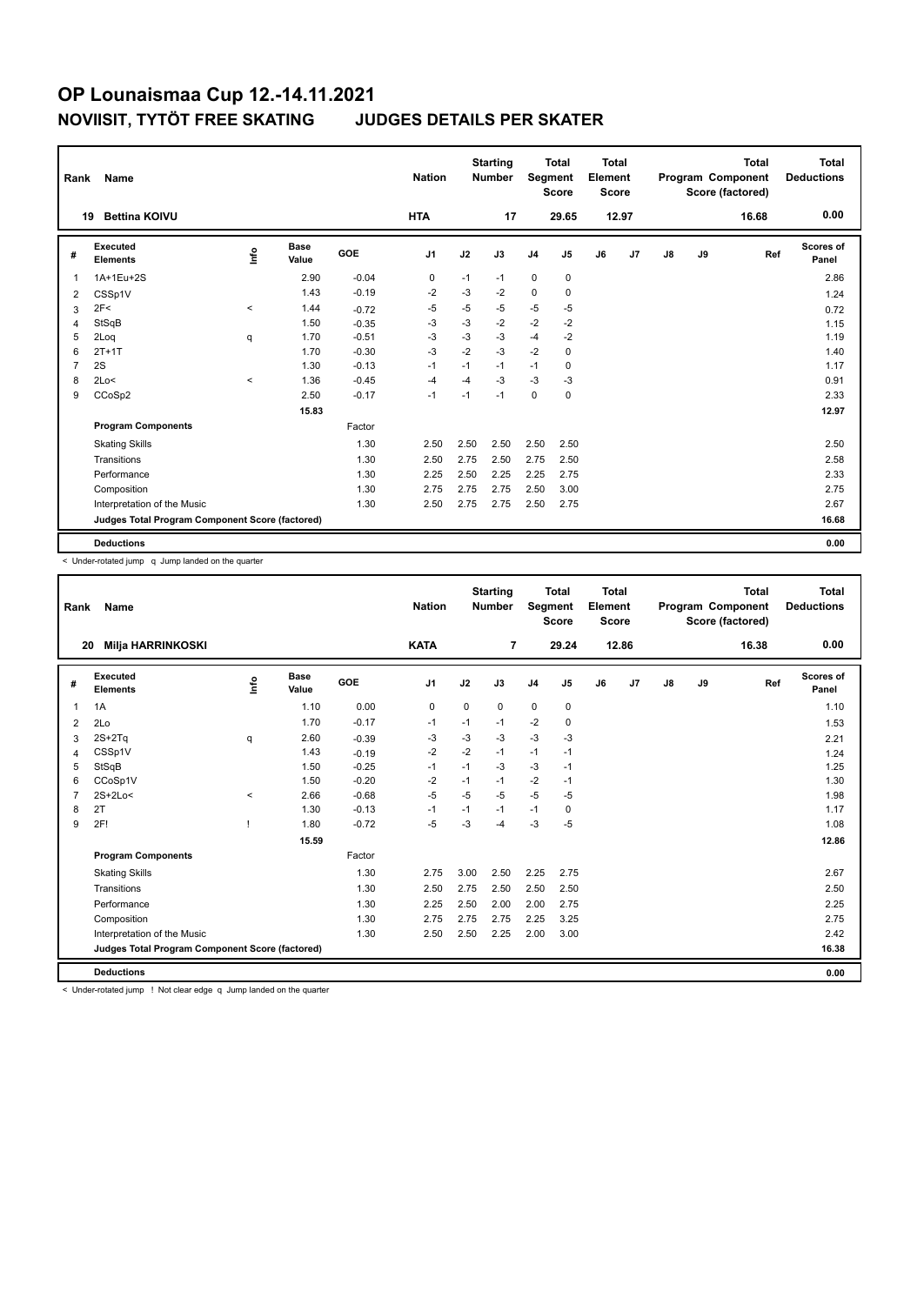| Rank           | Name                                            |         | <b>Nation</b>        |            | <b>Starting</b><br><b>Number</b> | Segment     | <b>Total</b><br><b>Score</b> | <b>Total</b><br>Element<br><b>Score</b> |             |    |       | <b>Total</b><br>Program Component<br>Score (factored) | <b>Total</b><br><b>Deductions</b> |       |                           |
|----------------|-------------------------------------------------|---------|----------------------|------------|----------------------------------|-------------|------------------------------|-----------------------------------------|-------------|----|-------|-------------------------------------------------------|-----------------------------------|-------|---------------------------|
| 21             | <b>Ilona NYBERG</b>                             |         |                      |            | <b>VG-62</b>                     |             | 30                           |                                         | 29.19       |    | 11.37 |                                                       |                                   | 18.32 | $-0.50$                   |
| #              | Executed<br><b>Elements</b>                     | lnfo    | <b>Base</b><br>Value | <b>GOE</b> | J <sub>1</sub>                   | J2          | J3                           | J <sub>4</sub>                          | J5          | J6 | J7    | $\mathsf{J}8$                                         | J9                                | Ref   | <b>Scores of</b><br>Panel |
| $\overline{1}$ | 1A                                              |         | 1.10                 | 0.00       | 0                                | $\mathbf 0$ | 0                            | $\mathbf{1}$                            | $\mathbf 0$ |    |       |                                                       |                                   |       | 1.10                      |
| 2              | $2S+2T<$                                        | $\,<\,$ | 2.34                 | $-0.65$    | $-5$                             | $-5$        | $-5$                         | $-5$                                    | $-5$        |    |       |                                                       |                                   |       | 1.69                      |
| 3              | 1F                                              |         | 0.50                 | $-0.17$    | -5                               | $-3$        | $-3$                         | $-2$                                    | $-4$        |    |       |                                                       |                                   |       | 0.33                      |
| $\overline{4}$ | 1F                                              |         | 0.50                 | $-0.25$    | $-5$                             | $-5$        | $-5$                         | $-4$                                    | $-5$        |    |       |                                                       |                                   |       | 0.25                      |
| 5              | FCSSpBV                                         |         | 1.20                 | $-0.44$    | -3                               | $-4$        | $-4$                         | $-5$                                    | -2          |    |       |                                                       |                                   |       | 0.76                      |
| 6              | 2Lo                                             |         | 1.70                 | $-0.06$    | 0                                | $-1$        | $-1$                         | $\mathbf 0$                             | 0           |    |       |                                                       |                                   |       | 1.64                      |
| $\overline{7}$ | 2S                                              |         | 1.30                 | $-0.30$    | -3                               | $-3$        | $-2$                         | $-2$                                    | $-2$        |    |       |                                                       |                                   |       | 1.00                      |
| 8              | StSqB                                           |         | 1.50                 | $-0.05$    | 0                                | 0           | $-2$                         | $\mathbf 0$                             | $-1$        |    |       |                                                       |                                   |       | 1.45                      |
| 9              | CCoSp4                                          |         | 3.50                 | $-0.35$    | $-1$                             | $-1$        | $-2$                         | $-1$                                    | $-1$        |    |       |                                                       |                                   |       | 3.15                      |
|                |                                                 |         | 13.64                |            |                                  |             |                              |                                         |             |    |       |                                                       |                                   |       | 11.37                     |
|                | <b>Program Components</b>                       |         |                      | Factor     |                                  |             |                              |                                         |             |    |       |                                                       |                                   |       |                           |
|                | <b>Skating Skills</b>                           |         |                      | 1.30       | 2.75                             | 3.00        | 3.25                         | 3.00                                    | 3.25        |    |       |                                                       |                                   |       | 3.08                      |
|                | Transitions                                     |         |                      | 1.30       | 2.50                             | 2.75        | 3.00                         | 3.25                                    | 3.00        |    |       |                                                       |                                   |       | 2.92                      |
|                | Performance                                     |         |                      | 1.30       | 2.50                             | 2.50        | 2.50                         | 2.50                                    | 2.50        |    |       |                                                       |                                   |       | 2.50                      |
|                | Composition                                     |         |                      | 1.30       | 2.75                             | 2.75        | 3.00                         | 3.25                                    | 3.00        |    |       |                                                       |                                   |       | 2.92                      |
|                | Interpretation of the Music                     |         |                      | 1.30       | 2.50                             | 2.50        | 2.75                         | 3.00                                    | 2.75        |    |       |                                                       |                                   |       | 2.67                      |
|                | Judges Total Program Component Score (factored) |         |                      |            |                                  |             |                              |                                         |             |    |       |                                                       |                                   |       | 18.32                     |
|                | <b>Deductions</b>                               |         | Falls:               | $-0.50$    |                                  |             |                              |                                         |             |    |       |                                                       |                                   |       | $-0.50$                   |

< Under-rotated jump

| Rank | Name                                                                        |          |                      |         | <b>Nation</b>  |             | <b>Starting</b><br><b>Number</b> | Segment        | <b>Total</b><br><b>Score</b> | <b>Total</b><br>Element<br><b>Score</b> |                |               |    | <b>Total</b><br>Program Component<br>Score (factored) | <b>Total</b><br><b>Deductions</b> |
|------|-----------------------------------------------------------------------------|----------|----------------------|---------|----------------|-------------|----------------------------------|----------------|------------------------------|-----------------------------------------|----------------|---------------|----|-------------------------------------------------------|-----------------------------------|
|      | Alisa SYVÄOJA<br>22                                                         |          |                      |         | <b>EVT</b>     |             | 23                               |                | 28.90                        |                                         | 10.29          |               |    | 19.61                                                 | $-1.00$                           |
| #    | <b>Executed</b><br><b>Elements</b>                                          | ۴ů       | <b>Base</b><br>Value | GOE     | J <sub>1</sub> | J2          | J3                               | J <sub>4</sub> | J <sub>5</sub>               | J6                                      | J <sub>7</sub> | $\mathsf{J}8$ | J9 | Ref                                                   | Scores of<br>Panel                |
| -1   | 2Lo                                                                         |          | 1.70                 | $-0.85$ | $-5$           | $-5$        | $-5$                             | $-5$           | $-5$                         |                                         |                |               |    |                                                       | 0.85                              |
| 2    | 2Lze<                                                                       | $\hat{}$ | 1.26                 | $-0.63$ | $-5$           | $-5$        | $-5$                             | $-5$           | $-5$                         |                                         |                |               |    |                                                       | 0.63                              |
| 3    | FSSp1                                                                       |          | 2.00                 | $-0.73$ | $-4$           | -4          | -4                               | $-3$           | $-2$                         |                                         |                |               |    |                                                       | 1.27                              |
| Δ    | 2F<+2Lo<<                                                                   | <<       | 1.94                 | $-0.72$ | $-5$           | $-5$        | $-5$                             | $-5$           | -5                           |                                         |                |               |    |                                                       | 1.22                              |
| 5    | 2F<                                                                         | $\,<\,$  | 1.44                 | $-0.72$ | $-5$           | $-5$        | $-5$                             | $-5$           | $-5$                         |                                         |                |               |    |                                                       | 0.72                              |
| 6    | StSqB                                                                       |          | 1.50                 | $-0.15$ | $-1$           | $-1$        | -3                               | $-1$           | $-1$                         |                                         |                |               |    |                                                       | 1.35                              |
| 7    | 2S                                                                          |          | 1.30                 | $-0.65$ | $-5$           | $-5$        | $-5$                             | $-5$           | $-5$                         |                                         |                |               |    |                                                       | 0.65                              |
| 8    | 1A                                                                          |          | 1.10                 | 0.00    | $\Omega$       | $\Omega$    | $\Omega$                         | 0              | 0                            |                                         |                |               |    |                                                       | 1.10                              |
| 9    | CCoSp2                                                                      |          | 2.50                 | 0.00    | 0              | $\mathbf 0$ | $\Omega$                         | $-2$           | $\mathbf 0$                  |                                         |                |               |    |                                                       | 2.50                              |
|      |                                                                             |          | 14.74                |         |                |             |                                  |                |                              |                                         |                |               |    |                                                       | 10.29                             |
|      | <b>Program Components</b>                                                   |          |                      | Factor  |                |             |                                  |                |                              |                                         |                |               |    |                                                       |                                   |
|      | <b>Skating Skills</b>                                                       |          |                      | 1.30    | 3.00           | 3.00        | 3.00                             | 3.00           | 3.00                         |                                         |                |               |    |                                                       | 3.00                              |
|      | Transitions                                                                 |          |                      | 1.30    | 3.00           | 3.00        | 2.75                             | 3.00           | 2.75                         |                                         |                |               |    |                                                       | 2.92                              |
|      | Performance                                                                 |          |                      | 1.30    | 2.75           | 2.50        | 2.50                             | 2.50           | 2.75                         |                                         |                |               |    |                                                       | 2.58                              |
|      | Composition                                                                 |          |                      | 1.30    | 3.50           | 3.25        | 3.25                             | 3.25           | 3.50                         |                                         |                |               |    |                                                       | 3.33                              |
|      | Interpretation of the Music                                                 |          |                      | 1.30    | 3.50           | 3.25        | 2.50                             | 3.00           | 3.50                         |                                         |                |               |    |                                                       | 3.25                              |
|      | Judges Total Program Component Score (factored)                             |          |                      |         |                |             |                                  |                |                              |                                         |                |               |    |                                                       | 19.61                             |
|      |                                                                             |          |                      |         |                |             |                                  |                |                              |                                         |                |               |    |                                                       |                                   |
|      | <b>Deductions</b><br>Lindor rotated jump. 22. Downgraded jump. o Wrong adde |          | Falls:               | $-1.00$ |                |             |                                  |                |                              |                                         |                |               |    |                                                       | $-1.00$                           |

< Under-rotated jump << Downgraded jump e Wrong edge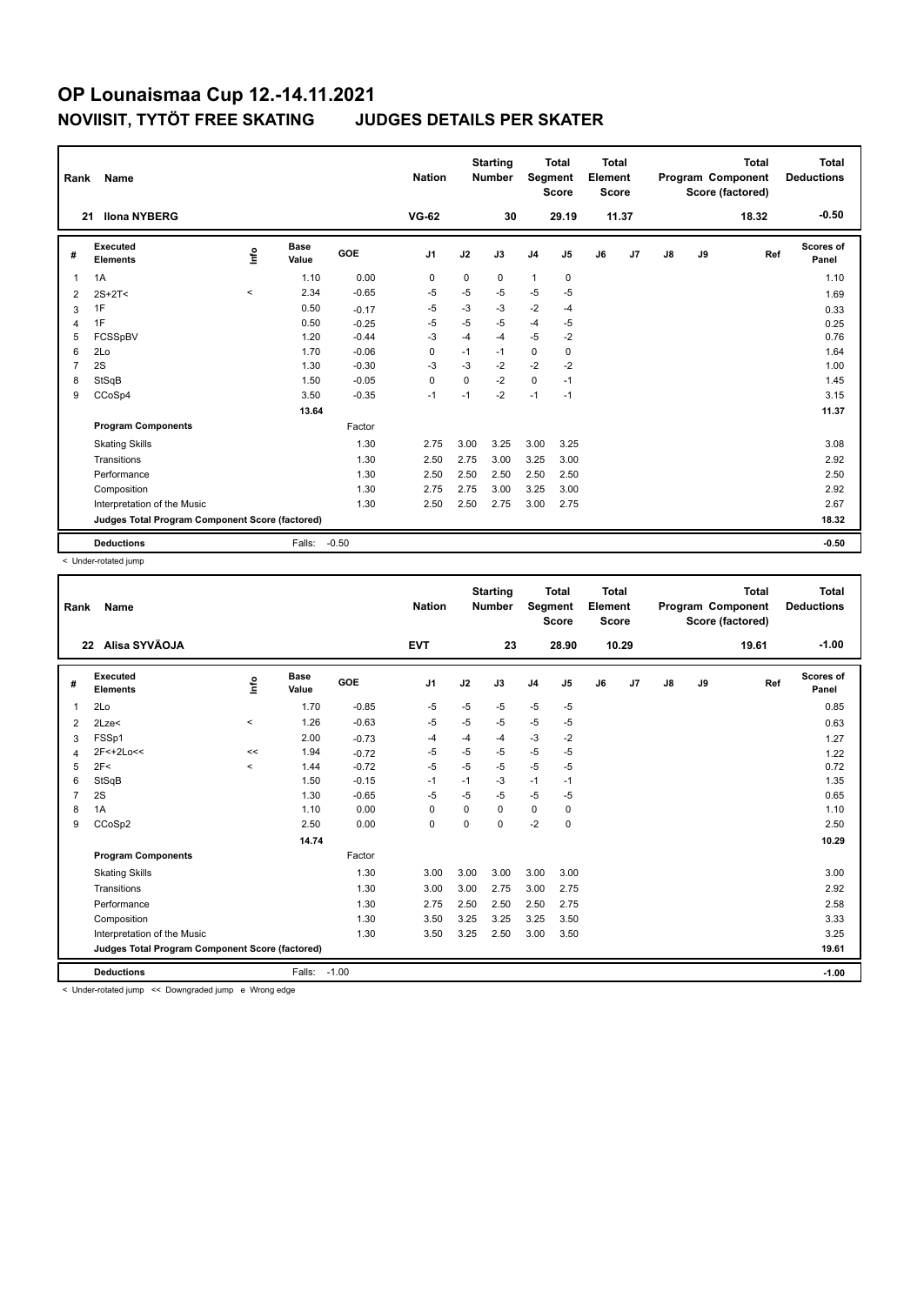| Rank           | Name<br><b>Sara JANSSON</b><br>23               |         |                      |            |                |             | <b>Starting</b><br><b>Number</b> | Segment        | <b>Total</b><br><b>Score</b> | Total<br>Element<br><b>Score</b> |                |    |    | <b>Total</b><br>Program Component<br>Score (factored) | Total<br><b>Deductions</b> |
|----------------|-------------------------------------------------|---------|----------------------|------------|----------------|-------------|----------------------------------|----------------|------------------------------|----------------------------------|----------------|----|----|-------------------------------------------------------|----------------------------|
|                |                                                 |         |                      |            | <b>ETK</b>     |             | 19                               |                | 28.88                        |                                  | 11.98          |    |    | 18.40                                                 | $-1.50$                    |
| #              | Executed<br><b>Elements</b>                     | lnfo    | <b>Base</b><br>Value | <b>GOE</b> | J <sub>1</sub> | J2          | J3                               | J <sub>4</sub> | J5                           | J6                               | J <sub>7</sub> | J8 | J9 | Ref                                                   | Scores of<br>Panel         |
| 1              | 2F                                              |         | 1.80                 | $-0.90$    | $-5$           | $-5$        | $-5$                             | $-5$           | $-5$                         |                                  |                |    |    |                                                       | 0.90                       |
| 2              | $2Lz$ !<                                        | $\,<$   | 1.68                 | $-0.50$    | -4             | $-3$        | $-3$                             | $-3$           | $-3$                         |                                  |                |    |    |                                                       | 1.18                       |
| 3              | SSp2                                            |         | 1.60                 | $-0.05$    | $-2$           | $\mathbf 0$ | $\mathbf{1}$                     | $\mathbf 0$    | $-1$                         |                                  |                |    |    |                                                       | 1.55                       |
| 4              | StSqB                                           |         | 1.50                 | $-0.25$    | $-2$           | $-2$        | $-2$                             | $-1$           | $-1$                         |                                  |                |    |    |                                                       | 1.25                       |
| 5              | 2S<                                             | $\prec$ | 1.04                 | $-0.52$    | $-5$           | $-5$        | $-5$                             | $-5$           | $-5$                         |                                  |                |    |    |                                                       | 0.52                       |
| 6              | 2Fq+1Eu+2S<                                     | $\,<$   | 3.34                 | $-0.78$    | $-5$           | $-5$        | $-3$                             | $-4$           | $-4$                         |                                  |                |    |    |                                                       | 2.56                       |
| $\overline{7}$ | 2Lo<                                            | $\prec$ | 1.36                 | $-0.41$    | $-3$           | $-3$        | $-3$                             | $-4$           | -3                           |                                  |                |    |    |                                                       | 0.95                       |
| 8              | CCoSp3V                                         |         | 2.25                 | $-0.23$    | -1             | $-1$        | $-1$                             | $-2$           | $-1$                         |                                  |                |    |    |                                                       | 2.02                       |
| 9              | $1A+2Lo<<$                                      | <<      | 1.60                 | $-0.55$    | $-5$           | $-5$        | $-5$                             | $-5$           | $-5$                         |                                  |                |    |    |                                                       | 1.05                       |
|                |                                                 |         | 16.17                |            |                |             |                                  |                |                              |                                  |                |    |    |                                                       | 11.98                      |
|                | <b>Program Components</b>                       |         |                      | Factor     |                |             |                                  |                |                              |                                  |                |    |    |                                                       |                            |
|                | <b>Skating Skills</b>                           |         |                      | 1.30       | 2.75           | 2.75        | 3.25                             | 3.00           | 2.75                         |                                  |                |    |    |                                                       | 2.83                       |
|                | Transitions                                     |         |                      | 1.30       | 2.50           | 2.50        | 2.75                             | 2.50           | 3.00                         |                                  |                |    |    |                                                       | 2.58                       |
|                | Performance                                     |         |                      | 1.30       | 2.50           | 2.50        | 2.75                             | 2.75           | 3.50                         |                                  |                |    |    |                                                       | 2.67                       |
|                | Composition                                     |         |                      | 1.30       | 3.00           | 2.75        | 3.00                             | 3.25           | 3.25                         |                                  |                |    |    |                                                       | 3.08                       |
|                | Interpretation of the Music                     |         |                      | 1.30       | 2.75           | 2.50        | 3.00                             | 3.25           | 3.25                         |                                  |                |    |    |                                                       | 3.00                       |
|                | Judges Total Program Component Score (factored) |         |                      |            |                |             |                                  |                |                              |                                  |                |    |    |                                                       | 18.40                      |
|                | <b>Deductions</b>                               |         | Falls: -1.50         |            |                |             |                                  |                |                              |                                  |                |    |    |                                                       | $-1.50$                    |

< Under-rotated jump << Downgraded jump ! Not clear edge q Jump landed on the quarter

| Rank           | Name                                            |         |                      |         | <b>Nation</b>  |      | <b>Starting</b><br><b>Number</b> | Segment        | <b>Total</b><br><b>Score</b> | <b>Total</b><br>Element<br><b>Score</b> |       |               |    | <b>Total</b><br>Program Component<br>Score (factored) | Total<br><b>Deductions</b> |
|----------------|-------------------------------------------------|---------|----------------------|---------|----------------|------|----------------------------------|----------------|------------------------------|-----------------------------------------|-------|---------------|----|-------------------------------------------------------|----------------------------|
|                | <b>Anna EVSTAFYEVA</b><br>24                    |         |                      |         | <b>SALPA</b>   |      | 1                                |                | 28.69                        |                                         | 12.09 |               |    | 18.10                                                 | $-1.50$                    |
| #              | Executed<br><b>Elements</b>                     | lnfo    | <b>Base</b><br>Value | GOE     | J <sub>1</sub> | J2   | J3                               | J <sub>4</sub> | J5                           | J6                                      | J7    | $\mathsf{J}8$ | J9 | Ref                                                   | <b>Scores of</b><br>Panel  |
| 1              | 2S                                              |         | 1.30                 | 0.00    | $\mathbf 0$    | 0    | 0                                | $\mathbf 0$    | $\mathbf 0$                  |                                         |       |               |    |                                                       | 1.30                       |
| 2              | 2Fq                                             | q       | 1.80                 | $-0.90$ | $-5$           | $-5$ | $-5$                             | $-5$           | $-5$                         |                                         |       |               |    |                                                       | 0.90                       |
| 3              | CCoSp1V                                         |         | 1.50                 | $-0.10$ | -2             | $-1$ | 0                                | $-1$           | 0                            |                                         |       |               |    |                                                       | 1.40                       |
| 4              | 2Lz<                                            | $\prec$ | 1.68                 | $-0.84$ | $-5$           | $-5$ | $-5$                             | $-5$           | $-5$                         |                                         |       |               |    |                                                       | 0.84                       |
| 5              | 2Lo+1Eu+2Sq                                     | q       | 3.50                 | $-0.85$ | $-5$           | $-5$ | $-5$                             | $-5$           | $-5$                         |                                         |       |               |    |                                                       | 2.65                       |
| 6              | $1Lo+1T$                                        |         | 0.90                 | $-0.02$ | -1             | 0    | $-1$                             | $\mathbf 0$    | 0                            |                                         |       |               |    |                                                       | 0.88                       |
| $\overline{7}$ | StSqB                                           |         | 1.50                 | $-0.30$ | $-2$           | $-2$ | $-3$                             | $-2$           | $-1$                         |                                         |       |               |    |                                                       | 1.20                       |
| 8              | 1A                                              |         | 1.10                 | $-0.11$ | $-1$           | $-1$ | $-1$                             | $-2$           | 0                            |                                         |       |               |    |                                                       | 0.99                       |
| 9              | CCSp1                                           |         | 2.00                 | $-0.07$ | $-1$           | 0    | $-2$                             | $\overline{1}$ | 0                            |                                         |       |               |    |                                                       | 1.93                       |
|                |                                                 |         | 15.28                |         |                |      |                                  |                |                              |                                         |       |               |    |                                                       | 12.09                      |
|                | <b>Program Components</b>                       |         |                      | Factor  |                |      |                                  |                |                              |                                         |       |               |    |                                                       |                            |
|                | <b>Skating Skills</b>                           |         |                      | 1.30    | 2.75           | 3.25 | 2.50                             | 2.75           | 3.00                         |                                         |       |               |    |                                                       | 2.83                       |
|                | Transitions                                     |         |                      | 1.30    | 2.50           | 3.00 | 2.25                             | 2.75           | 2.75                         |                                         |       |               |    |                                                       | 2.67                       |
|                | Performance                                     |         |                      | 1.30    | 2.50           | 2.50 | 2.25                             | 2.50           | 3.00                         |                                         |       |               |    |                                                       | 2.50                       |
|                | Composition                                     |         |                      | 1.30    | 2.75           | 3.25 | 2.50                             | 3.00           | 3.25                         |                                         |       |               |    |                                                       | 3.00                       |
|                | Interpretation of the Music                     |         |                      | 1.30    | 2.75           | 3.00 | 2.50                             | 3.00           | 3.00                         |                                         |       |               |    |                                                       | 2.92                       |
|                | Judges Total Program Component Score (factored) |         |                      |         |                |      |                                  |                |                              |                                         |       |               |    |                                                       | 18.10                      |
|                | <b>Deductions</b>                               |         | Falls:               | $-1.50$ |                |      |                                  |                |                              |                                         |       |               |    |                                                       | $-1.50$                    |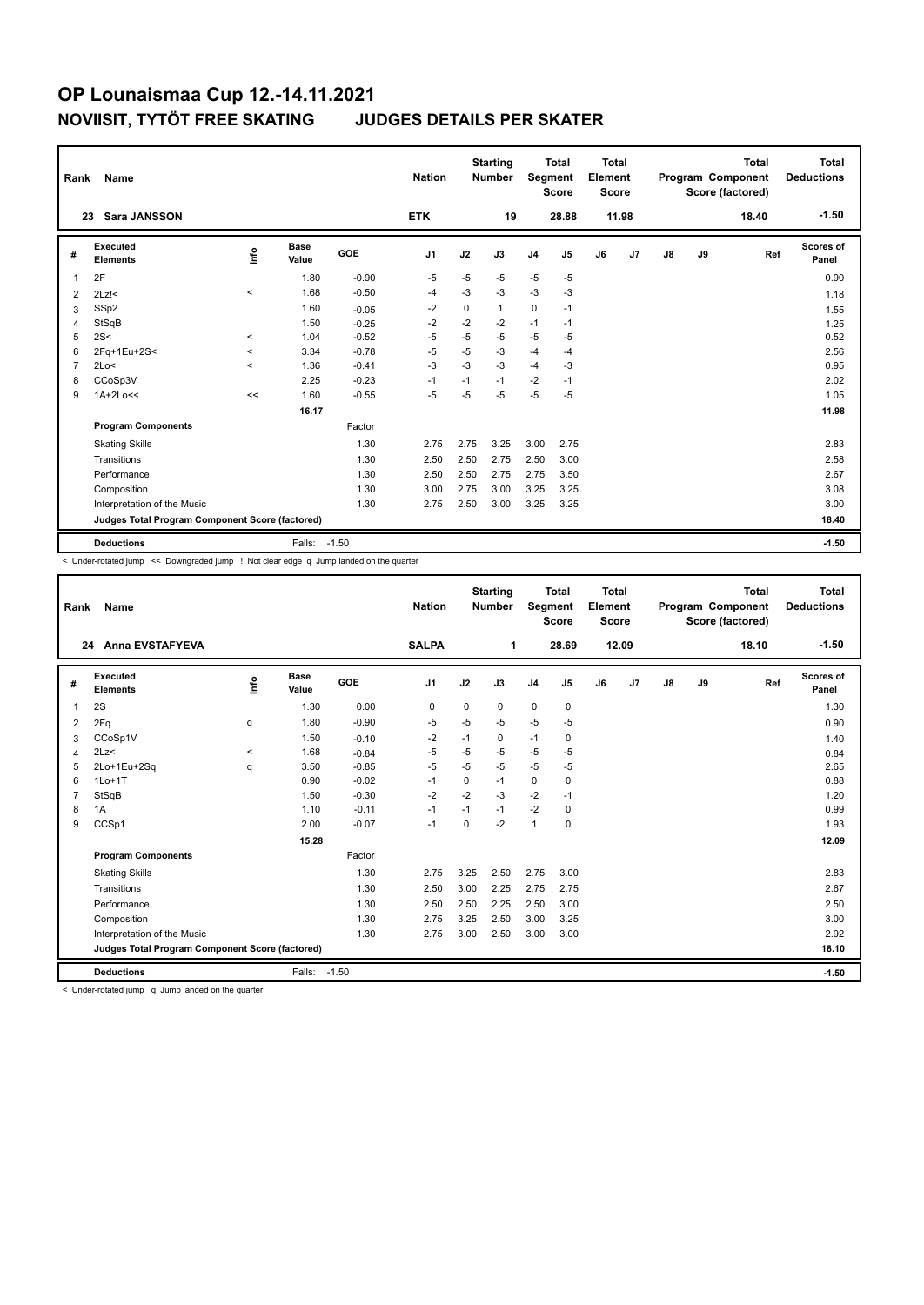| Rank | Name<br><b>Linnea LAMPINEN</b><br>25            |                          |                      |         |                |      | <b>Starting</b><br><b>Number</b> | <b>Segment</b> | <b>Total</b><br><b>Score</b> | Total<br>Element<br><b>Score</b> |       |               |    | <b>Total</b><br>Program Component<br>Score (factored) | Total<br><b>Deductions</b> |
|------|-------------------------------------------------|--------------------------|----------------------|---------|----------------|------|----------------------------------|----------------|------------------------------|----------------------------------|-------|---------------|----|-------------------------------------------------------|----------------------------|
|      |                                                 |                          |                      |         | <b>HTA</b>     |      | 24                               |                | 28.19                        |                                  | 10.48 |               |    | 18.21                                                 | $-0.50$                    |
| #    | Executed<br><b>Elements</b>                     | lnfo                     | <b>Base</b><br>Value | GOE     | J <sub>1</sub> | J2   | J3                               | J <sub>4</sub> | J5                           | J6                               | J7    | $\mathsf{J}8$ | J9 | Ref                                                   | Scores of<br>Panel         |
| 1    | 2F<+SEQ+1A*                                     | $\star$                  | 1.15                 | $-0.67$ | $-5$           | $-5$ | -4                               | $-5$           | $-3$                         |                                  |       |               |    |                                                       | 0.48                       |
| 2    | 2S                                              |                          | 1.30                 | $-0.04$ | 0              | $-1$ | 0                                | $-1$           | $\mathbf 0$                  |                                  |       |               |    |                                                       | 1.26                       |
| 3    | FSSpB                                           |                          | 1.70                 | $-0.40$ | $-3$           | $-3$ | $-1$                             | $-2$           | $-2$                         |                                  |       |               |    |                                                       | 1.30                       |
| 4    | 1Aq+1Eu+2Sq                                     | q                        | 2.90                 | $-0.56$ | $-5$           | $-5$ | -4                               | $-2$           | $-4$                         |                                  |       |               |    |                                                       | 2.34                       |
| 5    | StSqB                                           |                          | 1.50                 | $-0.25$ | $-2$           | $-1$ | $-2$                             | $-2$           | $-1$                         |                                  |       |               |    |                                                       | 1.25                       |
| 6    | 2Lze<                                           | $\overline{\phantom{0}}$ | 1.26                 | $-0.63$ | $-5$           | $-5$ | $-5$                             | $-5$           | $-5$                         |                                  |       |               |    |                                                       | 0.63                       |
| 7    | 2F<                                             | $\prec$                  | 1.44                 | $-0.43$ | $-3$           | $-3$ | $-3$                             | $-3$           | $-3$                         |                                  |       |               |    |                                                       | 1.01                       |
| 8    | 2Lo<                                            | $\overline{\phantom{0}}$ | 1.36                 | $-0.50$ | $-4$           | $-4$ | $-3$                             | $-4$           | 0                            |                                  |       |               |    |                                                       | 0.86                       |
| 9    | CCoSp1V                                         |                          | 1.50                 | $-0.15$ | $-1$           | $-1$ | $\mathbf 0$                      | $-3$           | $-1$                         |                                  |       |               |    |                                                       | 1.35                       |
|      |                                                 |                          | 14.11                |         |                |      |                                  |                |                              |                                  |       |               |    |                                                       | 10.48                      |
|      | <b>Program Components</b>                       |                          |                      | Factor  |                |      |                                  |                |                              |                                  |       |               |    |                                                       |                            |
|      | <b>Skating Skills</b>                           |                          |                      | 1.30    | 2.75           | 3.25 | 3.00                             | 2.75           | 2.75                         |                                  |       |               |    |                                                       | 2.83                       |
|      | Transitions                                     |                          |                      | 1.30    | 2.50           | 3.25 | 2.75                             | 2.75           | 2.75                         |                                  |       |               |    |                                                       | 2.75                       |
|      | Performance                                     |                          |                      | 1.30    | 2.50           | 2.75 | 2.75                             | 2.50           | 3.25                         |                                  |       |               |    |                                                       | 2.67                       |
|      | Composition                                     |                          |                      | 1.30    | 3.00           | 3.25 | 2.75                             | 2.75           | 3.25                         |                                  |       |               |    |                                                       | 3.00                       |
|      | Interpretation of the Music                     |                          |                      | 1.30    | 2.75           | 3.00 | 2.50                             | 2.50           | 3.00                         |                                  |       |               |    |                                                       | 2.75                       |
|      | Judges Total Program Component Score (factored) |                          |                      |         |                |      |                                  |                |                              |                                  |       |               |    |                                                       | 18.21                      |
|      | <b>Deductions</b>                               |                          | Falls:               | $-0.50$ |                |      |                                  |                |                              |                                  |       |               |    |                                                       | $-0.50$                    |

< Under-rotated jump \* Invalid element e Wrong edge q Jump landed on the quarter

| Rank           | Name                                            |          |                      |            | <b>Nation</b>  |                | <b>Starting</b><br><b>Number</b> | Segment        | Total<br><b>Score</b> | Total<br>Element<br><b>Score</b> |       |    |    | <b>Total</b><br>Program Component<br>Score (factored) | <b>Total</b><br><b>Deductions</b> |
|----------------|-------------------------------------------------|----------|----------------------|------------|----------------|----------------|----------------------------------|----------------|-----------------------|----------------------------------|-------|----|----|-------------------------------------------------------|-----------------------------------|
| 26             | <b>Laura HAKKARAINEN</b>                        |          |                      |            | <b>MTK</b>     |                | 8                                |                | 27.78                 |                                  | 11.83 |    |    | 15.95                                                 | 0.00                              |
| #              | Executed<br><b>Elements</b>                     | Info     | <b>Base</b><br>Value | <b>GOE</b> | J <sub>1</sub> | J2             | J3                               | J <sub>4</sub> | J5                    | J6                               | J7    | J8 | J9 | Ref                                                   | <b>Scores of</b><br>Panel         |
| 1              | 1A+1Eu+2S<                                      | $\prec$  | 2.64                 | $-0.40$    | $-4$           | $-4$           | $-5$                             | $-1$           | $-3$                  |                                  |       |    |    |                                                       | 2.24                              |
| 2              | 1Lz                                             |          | 0.60                 | 0.00       | $\mathbf 0$    | $\mathbf 0$    | 0                                | $\mathbf 0$    | 0                     |                                  |       |    |    |                                                       | 0.60                              |
| 3              | 2T <                                            | $\prec$  | 1.04                 | $-0.52$    | $-5$           | $-5$           | $-5$                             | $-5$           | $-5$                  |                                  |       |    |    |                                                       | 0.52                              |
| $\overline{4}$ | CCoSp2V                                         |          | 1.88                 | $-0.06$    | $\mathbf 0$    | $-1$           | 0                                | $-1$           | 0                     |                                  |       |    |    |                                                       | 1.82                              |
| 5              | 2S<                                             | $\prec$  | 1.04                 | $-0.45$    | $-4$           | $-5$           | $-5$                             | -3             | $-4$                  |                                  |       |    |    |                                                       | 0.59                              |
| 6              | 1A                                              |          | 1.10                 | $-0.04$    | 0              | $-1$           | 0                                | $-1$           | 0                     |                                  |       |    |    |                                                       | 1.06                              |
| 7              | SSp3                                            |          | 2.10                 | 0.28       | $\overline{2}$ | $\overline{2}$ | 1                                | $\mathbf{1}$   | 0                     |                                  |       |    |    |                                                       | 2.38                              |
| 8              | StSqB                                           |          | 1.50                 | $-0.15$    | $-1$           | $-1$           | $-2$                             | $-1$           | 0                     |                                  |       |    |    |                                                       | 1.35                              |
| 9              | $1Lo+2Lo<$                                      | $\hat{}$ | 1.86                 | $-0.59$    | $-4$           | $-5$           | $-5$                             | $-4$           | $-4$                  |                                  |       |    |    |                                                       | 1.27                              |
|                |                                                 |          | 13.76                |            |                |                |                                  |                |                       |                                  |       |    |    |                                                       | 11.83                             |
|                | <b>Program Components</b>                       |          |                      | Factor     |                |                |                                  |                |                       |                                  |       |    |    |                                                       |                                   |
|                | <b>Skating Skills</b>                           |          |                      | 1.30       | 2.25           | 2.50           | 2.50                             | 2.50           | 2.75                  |                                  |       |    |    |                                                       | 2.50                              |
|                | Transitions                                     |          |                      | 1.30       | 2.25           | 2.50           | 2.50                             | 2.25           | 2.50                  |                                  |       |    |    |                                                       | 2.42                              |
|                | Performance                                     |          |                      | 1.30       | 2.00           | 2.25           | 2.25                             | 2.25           | 2.75                  |                                  |       |    |    |                                                       | 2.25                              |
|                | Composition                                     |          |                      | 1.30       | 2.50           | 2.75           | 2.50                             | 2.75           | 3.00                  |                                  |       |    |    |                                                       | 2.67                              |
|                | Interpretation of the Music                     |          |                      | 1.30       | 2.25           | 2.50           | 2.25                             | 2.50           | 3.00                  |                                  |       |    |    |                                                       | 2.42                              |
|                | Judges Total Program Component Score (factored) |          |                      |            |                |                |                                  |                |                       |                                  |       |    |    |                                                       | 15.95                             |
|                | <b>Deductions</b>                               |          |                      |            |                |                |                                  |                |                       |                                  |       |    |    |                                                       | 0.00                              |
|                |                                                 |          |                      |            |                |                |                                  |                |                       |                                  |       |    |    |                                                       |                                   |

< Under-rotated jump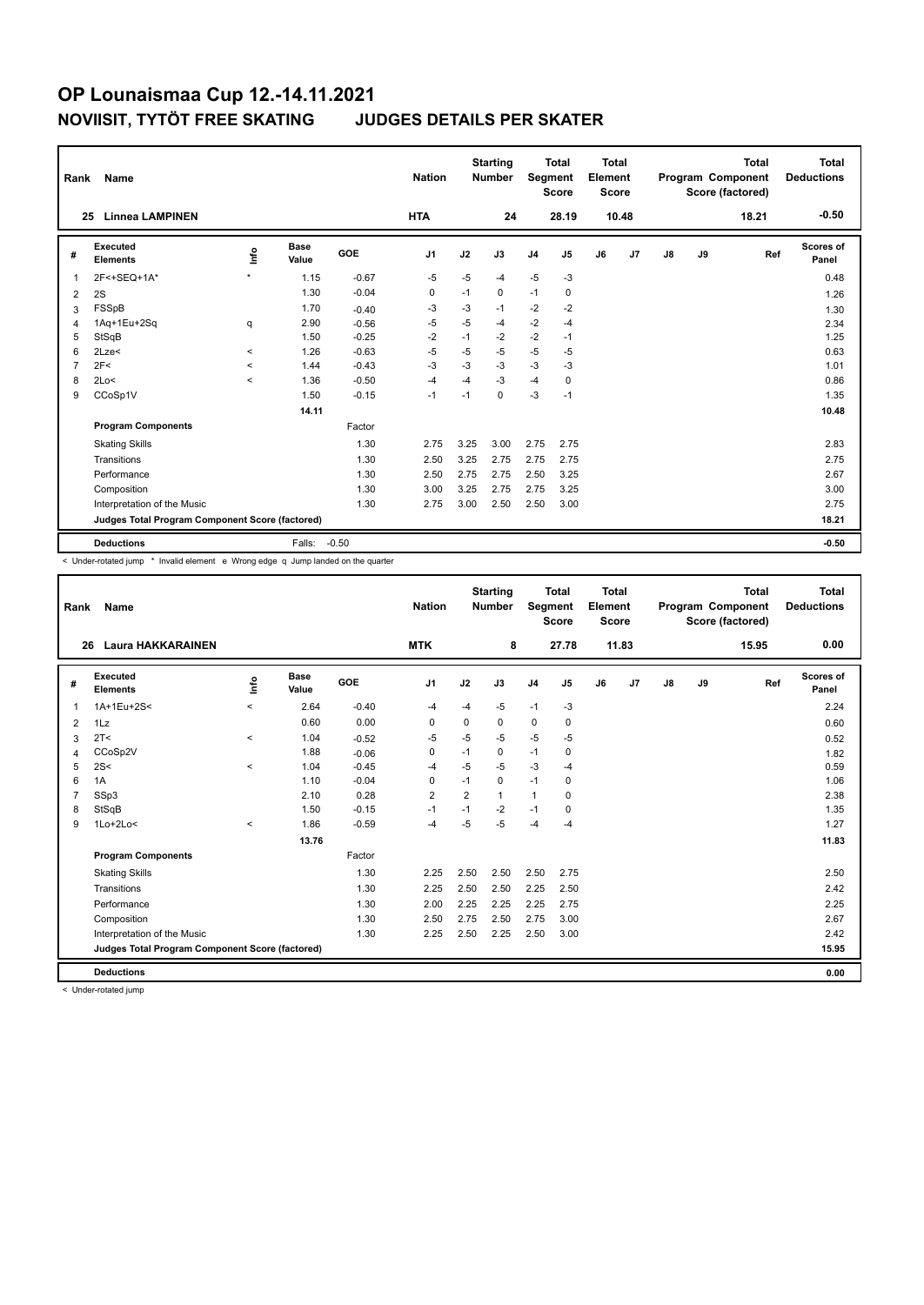|                                                 | Name<br>Rank                |          |                      |            | <b>Nation</b>  |      | <b>Starting</b><br><b>Number</b> | Segment        | <b>Total</b><br><b>Score</b> | <b>Total</b><br>Element<br><b>Score</b> |                | <b>Total</b><br>Program Component<br>Score (factored) |       |       | <b>Total</b><br><b>Deductions</b> |
|-------------------------------------------------|-----------------------------|----------|----------------------|------------|----------------|------|----------------------------------|----------------|------------------------------|-----------------------------------------|----------------|-------------------------------------------------------|-------|-------|-----------------------------------|
| 27                                              | lisa MATTILA                |          |                      |            | <b>VARAL</b>   |      | 5                                |                | 24.64                        |                                         | 10.66          |                                                       |       | 15.48 | $-1.50$                           |
| #                                               | Executed<br><b>Elements</b> | lnfo     | <b>Base</b><br>Value | <b>GOE</b> | J <sub>1</sub> | J2   | J3                               | J <sub>4</sub> | J <sub>5</sub>               | J6                                      | J <sub>7</sub> | J8                                                    | J9    | Ref   | Scores of<br>Panel                |
| $\overline{1}$                                  | 2Tq+1Eu+2S<                 | $\,<\,$  | 2.84                 | $-0.65$    | $-5$           | $-5$ | $-5$                             | $-5$           | $-5$                         |                                         |                |                                                       |       |       | 2.19                              |
| 2                                               | SSp2                        |          | 1.60                 | 0.00       | $\Omega$       | $-1$ | $\Omega$                         | $\mathbf 0$    | $\mathbf 0$                  |                                         |                |                                                       |       |       | 1.60                              |
| 3                                               | 1A                          |          | 1.10                 | $-0.55$    | $-5$           | $-5$ | -5                               | $-5$           | $\mathbf 0$                  |                                         |                |                                                       |       |       | 0.55                              |
| $\overline{4}$                                  | 2T                          |          | 1.30                 | $-0.52$    | $-5$           | $-3$ | $-5$                             | $-4$           | $-3$                         |                                         |                |                                                       |       |       | 0.78                              |
| 5                                               | StSqB                       |          | 1.50                 | $-0.20$    | $-2$           | $-1$ | $-3$                             | $-1$           | $-1$                         |                                         |                |                                                       |       |       | 1.30                              |
| 6                                               | 2Fq                         | q        | 1.80                 | $-0.90$    | $-5$           | $-5$ | $-5$                             | $-5$           | $-5$                         |                                         |                |                                                       |       |       | 0.90                              |
| $\overline{7}$                                  | 1A                          |          | 1.10                 | 0.00       | $\Omega$       | $-1$ | $\Omega$                         | $\mathbf{1}$   | 0                            |                                         |                |                                                       |       |       | 1.10                              |
| 8                                               | CCoSpBV                     |          | 1.28                 | $-0.34$    | $-3$           | $-2$ | -3                               | $-3$           | $-2$                         |                                         |                |                                                       |       |       | 0.94                              |
| 9                                               | $2S<+1Lo$                   | $\hat{}$ | 1.54                 | $-0.24$    | $-3$           | $-3$ | $-2$                             | $-2$           | $-2$                         |                                         |                |                                                       |       |       | 1.30                              |
|                                                 |                             |          | 14.06                |            |                |      |                                  |                |                              |                                         |                |                                                       |       |       | 10.66                             |
|                                                 | <b>Program Components</b>   |          |                      | Factor     |                |      |                                  |                |                              |                                         |                |                                                       |       |       |                                   |
|                                                 | <b>Skating Skills</b>       |          |                      | 1.30       | 2.50           | 2.25 | 2.50                             | 2.75           | 2.50                         |                                         |                |                                                       |       |       | 2.50                              |
|                                                 | Transitions                 |          |                      | 1.30       | 2.25           | 2.00 | 2.25                             | 2.50           | 2.50                         |                                         |                |                                                       |       |       | 2.33                              |
|                                                 | Performance                 |          |                      | 1.30       | 2.00           | 2.00 | 2.00                             | 2.25           | 2.25                         |                                         |                |                                                       |       |       | 2.08                              |
|                                                 | Composition                 |          |                      | 1.30       | 2.50           | 2.50 | 2.50                             | 2.75           | 2.75                         |                                         |                |                                                       |       |       | 2.58                              |
|                                                 | Interpretation of the Music |          |                      | 1.30       | 2.25           | 2.25 | 2.50                             | 2.50           | 2.50                         |                                         |                |                                                       |       |       | 2.42                              |
| Judges Total Program Component Score (factored) |                             |          |                      |            |                |      |                                  |                |                              |                                         |                |                                                       | 15.48 |       |                                   |
|                                                 | <b>Deductions</b>           |          | Falls: -1.50         |            |                |      |                                  |                |                              |                                         |                |                                                       |       |       | $-1.50$                           |

< Under-rotated jump q Jump landed on the quarter

| Rank                                            | <b>Name</b>                 |         |                      |         | <b>Nation</b>  |             | <b>Starting</b><br><b>Number</b> | Segment        | <b>Total</b><br><b>Score</b> | Total<br>Element<br><b>Score</b> |      |               |    | <b>Total</b><br>Program Component<br>Score (factored) | <b>Total</b><br><b>Deductions</b> |
|-------------------------------------------------|-----------------------------|---------|----------------------|---------|----------------|-------------|----------------------------------|----------------|------------------------------|----------------------------------|------|---------------|----|-------------------------------------------------------|-----------------------------------|
|                                                 | <b>Eevi VIITANEN</b><br>28  |         |                      |         | <b>HTL</b>     |             | 13                               |                | 23.93                        |                                  | 9.56 |               |    | 15.37                                                 | $-1.00$                           |
| #                                               | Executed<br><b>Elements</b> | ۴       | <b>Base</b><br>Value | GOE     | J <sub>1</sub> | J2          | J3                               | J <sub>4</sub> | J <sub>5</sub>               | J6                               | J7   | $\mathsf{J}8$ | J9 | Ref                                                   | <b>Scores of</b><br>Panel         |
| $\mathbf{1}$                                    | 1A                          |         | 1.10                 | 0.00    | $\mathbf 0$    | $\mathbf 0$ | 0                                | $-1$           | 0                            |                                  |      |               |    |                                                       | 1.10                              |
| 2                                               | 1Lze                        | e       | 0.48                 | $-0.24$ | $-5$           | $-5$        | $-5$                             | $-5$           | $-5$                         |                                  |      |               |    |                                                       | 0.24                              |
| 3                                               | 2Fq                         | q       | 1.80                 | $-0.90$ | $-5$           | $-5$        | $-5$                             | $-5$           | -5                           |                                  |      |               |    |                                                       | 0.90                              |
| 4                                               | FSSp3                       |         | 2.60                 | 0.17    | $\mathbf{1}$   | 1           | 0                                | $\mathbf 0$    | 1                            |                                  |      |               |    |                                                       | 2.77                              |
| 5                                               | 2F<                         | $\,<$   | 1.44                 | $-0.72$ | $-5$           | $-5$        | $-5$                             | $-5$           | $-5$                         |                                  |      |               |    |                                                       | 0.72                              |
| 6                                               | 2Lo<                        | $\prec$ | 1.36                 | $-0.68$ | $-5$           | $-5$        | $-5$                             | $-5$           | $-5$                         |                                  |      |               |    |                                                       | 0.68                              |
| $\overline{7}$                                  | 1A                          |         | 1.10                 | $-0.18$ | $-1$           | $-2$        | $-2$                             | $-2$           | $\mathbf 0$                  |                                  |      |               |    |                                                       | 0.92                              |
| 8                                               | StSqB                       |         | 1.50                 | $-0.40$ | $-3$           | $-2$        | $-3$                             | $-4$           | $-2$                         |                                  |      |               |    |                                                       | 1.10                              |
| 9                                               | CCoSp2V                     |         | 1.88                 | $-0.75$ | -4             | $-4$        | $-5$                             | $-4$           | $-3$                         |                                  |      |               |    |                                                       | 1.13                              |
|                                                 |                             |         | 13.26                |         |                |             |                                  |                |                              |                                  |      |               |    |                                                       | 9.56                              |
|                                                 | <b>Program Components</b>   |         |                      | Factor  |                |             |                                  |                |                              |                                  |      |               |    |                                                       |                                   |
|                                                 | <b>Skating Skills</b>       |         |                      | 1.30    | 2.50           | 2.75        | 2.50                             | 2.50           | 2.75                         |                                  |      |               |    |                                                       | 2.58                              |
|                                                 | Transitions                 |         |                      | 1.30    | 2.25           | 2.50        | 2.75                             | 2.50           | 2.75                         |                                  |      |               |    |                                                       | 2.58                              |
|                                                 | Performance                 |         |                      | 1.30    | 2.00           | 2.00        | 2.00                             | 2.00           | 2.25                         |                                  |      |               |    |                                                       | 2.00                              |
|                                                 | Composition                 |         |                      | 1.30    | 2.50           | 2.50        | 2.50                             | 2.50           | 2.75                         |                                  |      |               |    |                                                       | 2.50                              |
|                                                 | Interpretation of the Music |         |                      | 1.30    | 2.25           | 2.25        | 2.00                             | 2.00           | 2.50                         |                                  |      |               |    |                                                       | 2.17                              |
| Judges Total Program Component Score (factored) |                             |         |                      |         |                |             |                                  |                |                              |                                  |      | 15.37         |    |                                                       |                                   |
|                                                 | <b>Deductions</b>           |         | Falls:               | $-1.00$ |                |             |                                  |                |                              |                                  |      |               |    |                                                       | $-1.00$                           |

< Under-rotated jump e Wrong edge q Jump landed on the quarter